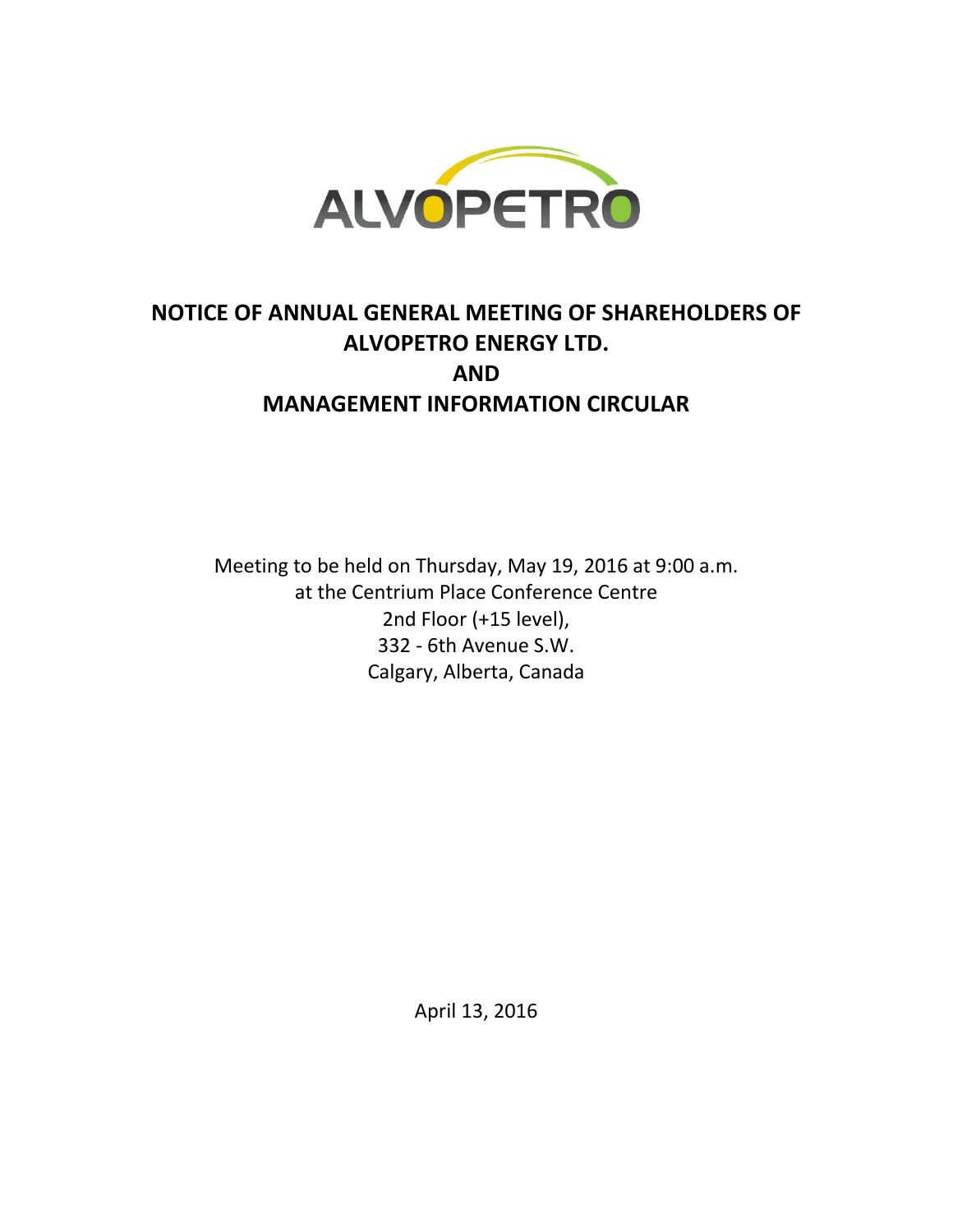# **TABLE OF CONTENTS**

| Estimated Payment Made to Named Executive Officers upon Termination of Employment Agreements  14 |  |
|--------------------------------------------------------------------------------------------------|--|
|                                                                                                  |  |
|                                                                                                  |  |
|                                                                                                  |  |
|                                                                                                  |  |
|                                                                                                  |  |
|                                                                                                  |  |
|                                                                                                  |  |
|                                                                                                  |  |
|                                                                                                  |  |
|                                                                                                  |  |
|                                                                                                  |  |
|                                                                                                  |  |
|                                                                                                  |  |
|                                                                                                  |  |
|                                                                                                  |  |
|                                                                                                  |  |
|                                                                                                  |  |
|                                                                                                  |  |
| $\mathbf{i}$<br>2016 Management Proxy Circular                                                   |  |

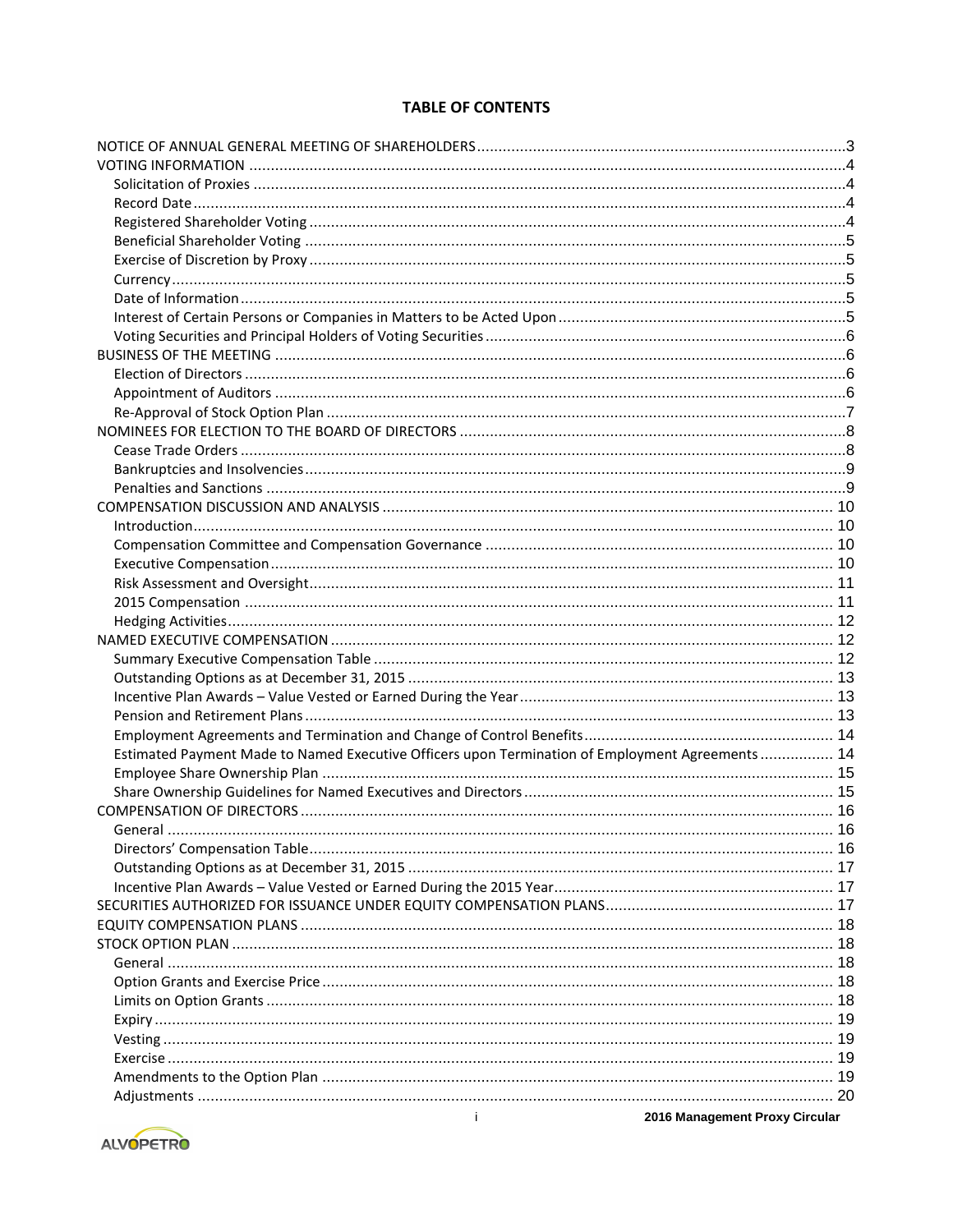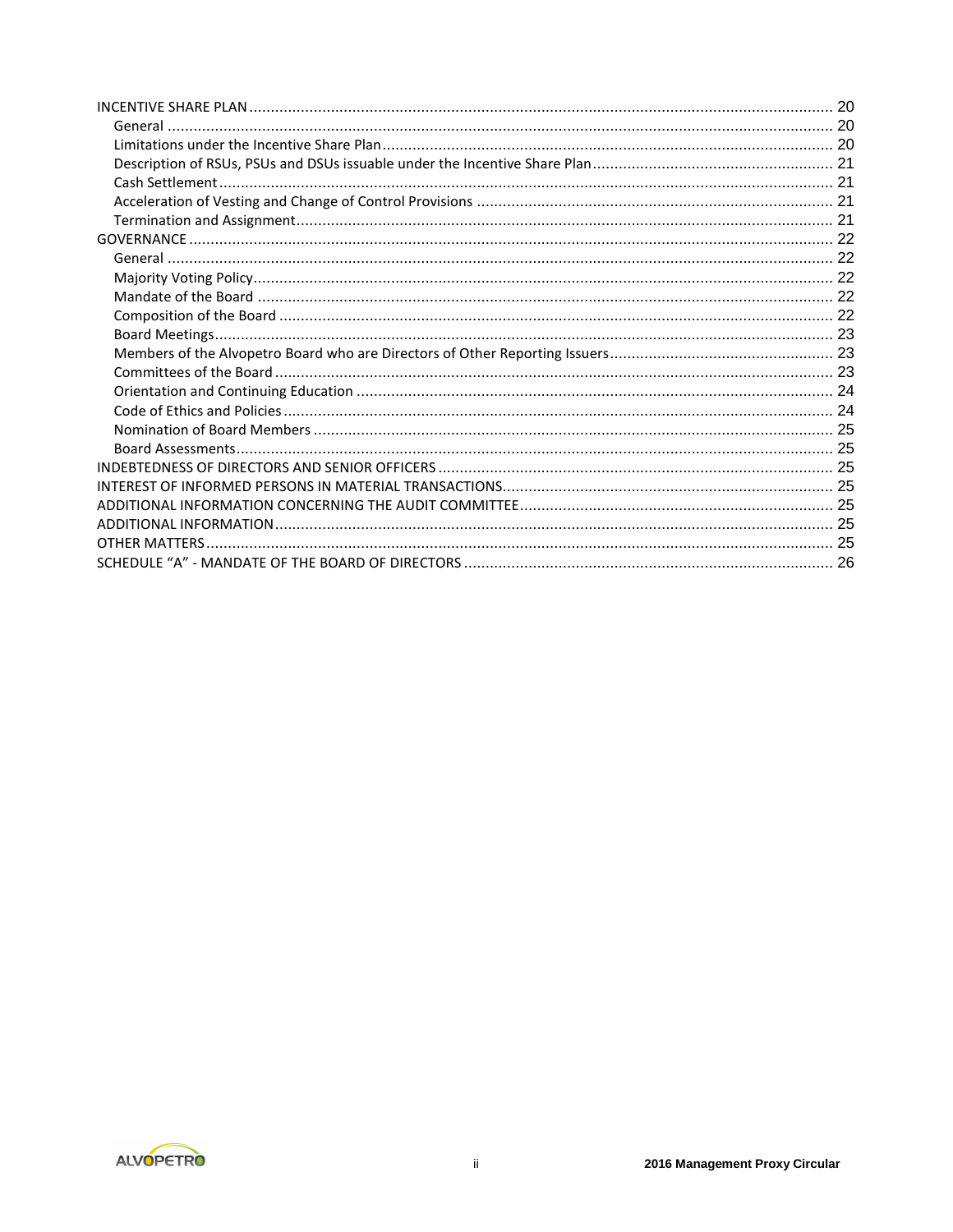# **NOTICE OF ANNUAL GENERAL MEETING OF SHAREHOLDERS**

An annual general meeting ("Meeting") of the holders ("Shareholders") of common shares ("Shares") of Alvopetro Energy Ltd. ("Alvopetro" or the "Corporation") will be held on Thursday, May 19, 2016 at 9:00 a.m. (Calgary time) at the Centrium Place Conference Centre, 2nd Floor (+15 level), 332 - 6th Avenue S.W., Calgary, Alberta:

- (1) receive and consider the Corporation's financial statements for the year ended December 31, 2015, together with the report of the auditors thereon;
- (2) elect the directors of the Corporation for the ensuing year;
- (3) appoint the auditors of the Corporation and authorize the directors to fix their remuneration;
- (4) re-approve the stock option plan of the Corporation; and
- (5) transact such other business as may properly be brought before the Meeting or any adjournment thereof.

The specific details of the matters proposed to be put before the Meeting are set forth in the Information Circular accompanying this notice.

If you are unable to attend the Meeting in person, we request that you date and sign the enclosed form of proxy and mail it to or deposit it with TMX Equity Transfer Services ("Equity"), 200 University Avenue, Suite 300, Toronto, Ontario, M5H 4H1. In order to be valid and acted upon at the Meeting, proxies must be returned to the aforesaid address not less than forty-eight (48) hours (excluding Saturdays, Sundays and holidays) before the time for holding the Meeting or any adjournment thereof.

Only Shareholders of record at the close of business on April 15, 2016 (the "Record Date") will be entitled to vote at the Meeting, unless that Shareholder has transferred any Shares subsequent to the Record Date and the transferee Shareholder, not later than ten (10) days before the Meeting, establishes ownership of the Shares and demands that the transferee's name be included on the list of Shareholders entitled to vote at the Meeting.

Dated at Calgary, Alberta as of April 13, 2016.

By order of the Board of Directors

'wy lap

Signed: "*Corey C. Ruttan*", President and Chief Executive Officer and Director

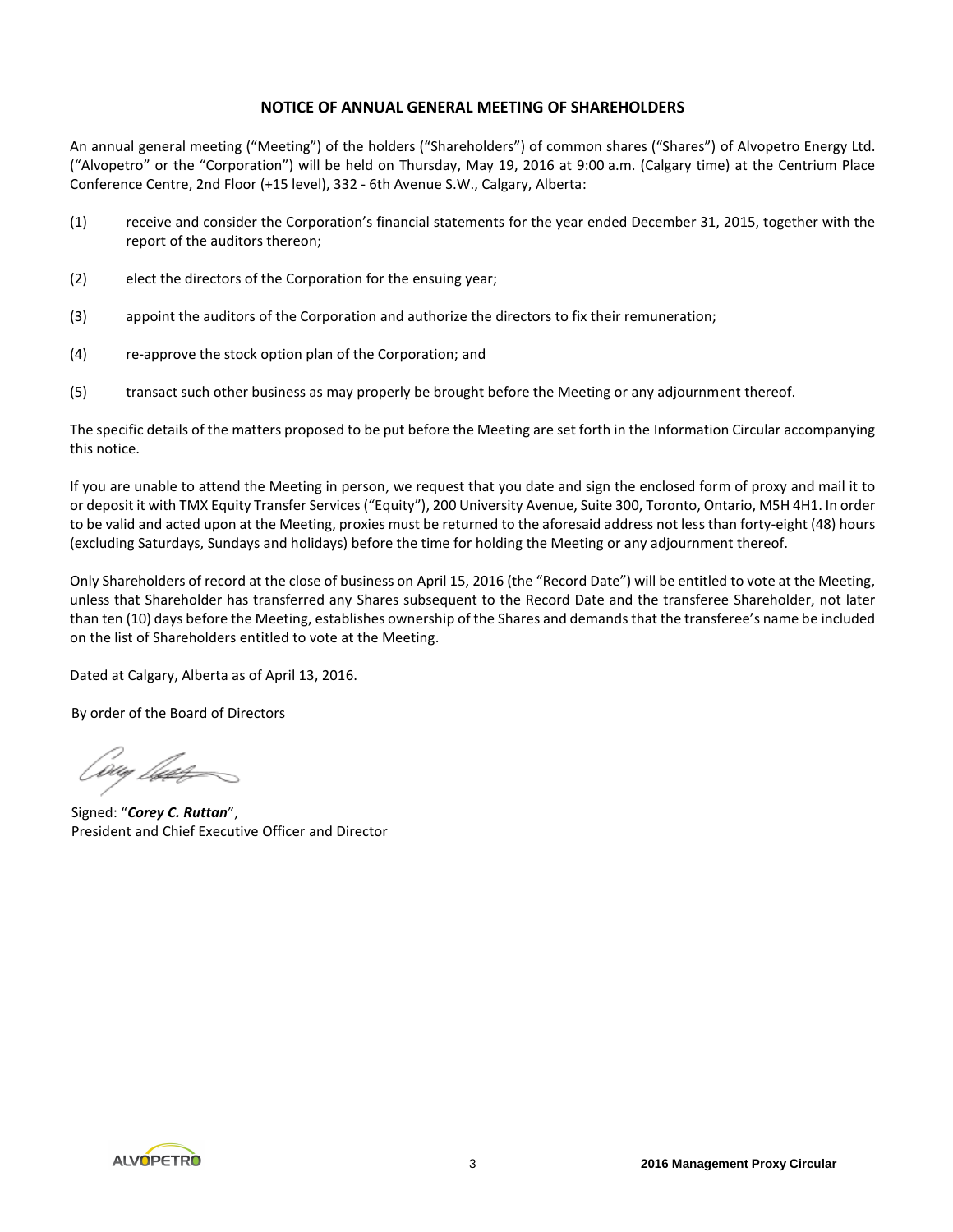# **VOTING INFORMATION**

# **Solicitation of Proxies**

This Management Information Circular ("Information Circular") is furnished in connection with the solicitation of proxies by and on behalf of management of Alvopetro Energy Ltd. ("Alvopetro" or the "Corporation") for use at the annual general meeting ("Meeting") of the holders ("Shareholders") of common shares ("Shares") of the Corporation to be held on Thursday, May 19, 2016 at 9:00 a.m. (Calgary time) at the Centrium Place Conference Centre, 2nd Floor (+15 level), 332 - 6th Avenue S.W., Calgary, Alberta, and at any adjournment thereof.

References herein to "we", "our", "Alvopetro", the "Company" or the "Corporation" refer to Alvopetro Energy Ltd.

This solicitation is made on behalf of our management. We will bear the mailing costs incurred in connection with such solicitation. In addition to mailing forms of proxy, proxies may be solicited by personal interviews, or by other means of communication, by our directors, officers and employees who will not be remunerated therefor.

# **Record Date**

Only registered Shareholders of record at the close of business on April 15, 2016 (the "Record Date") will be entitled to vote at the Meeting, unless that Shareholder has transferred any Shares subsequent to that date and the transferee Shareholder, not later than ten (10) days before the Meeting, establishes ownership of the Shares and demands that the transferee's name be included on the list of Shareholders entitled to vote at the Meeting.

# **Registered Shareholder Voting**

You are a "Registered Shareholder" if your Shares are held and registered in your name and you have a share certificate or your shares are held in electronic registered form in your name through our transfer agent. A description of the ways that a Registered Shareholder can vote at the Meeting is provided below.

#### *Voting Options for Registered Shareholders*

- In person at the meeting (see below);
- By proxy instruction (see below and enclosed proxy); or
- By internet (see enclosed proxy).

#### *Voting in Person*

Registered Shareholders may attend the Meeting and vote their Shares in person. If you plan to attend the Meeting and wish to vote your Shares in person, do not complete or return the enclosed proxy. Your vote will be taken and counted at the Meeting. Please register with our transfer agent, Equity, when you arrive at the Meeting.

#### *Voting by Proxy*

Whether or not you attend the Meeting, you can appoint someone else to attend and vote as your proxyholder. You can use the enclosed proxy or any other proper form of proxy to do this.

**The persons named in the enclosed form of proxy are officers of the Corporation. As a Registered Shareholder you have the right to appoint another person, who need not be a Shareholder, to represent you at the Meeting. To exercise this right you should insert the name of the desired representative in the blank space provided on the form of proxy and strike out the other names or submit another appropriate proxy.**

Forms of proxy must be addressed to and reach TMX Equity Transfer Services, 200 University Avenue, Suite 300, Toronto, Ontario, M5H 4H1, not later than 9:00 a.m. (Calgary time) on May 17, 2016 or, if applicable, forty-eight (48) hours before any adjournment of the Meeting (excluding Saturdays, Sundays, and holidays). An instrument appointing a proxy must be in writing

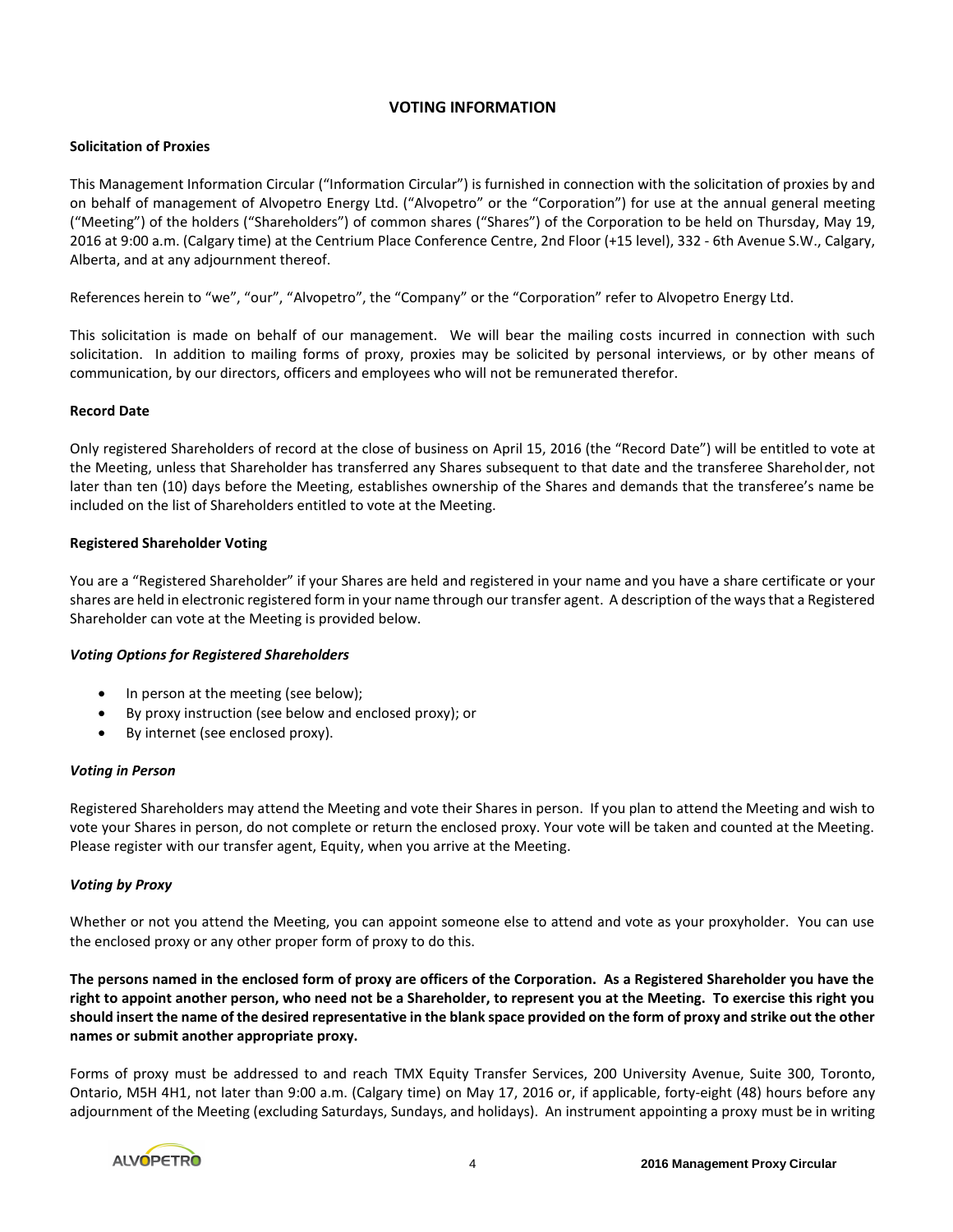and must be executed by you or your attorney authorized in writing or, if you are a corporation, under your corporate seal or by a duly authorized officer or attorney of the corporation.

You may revoke your proxy at any time prior to the Meeting. If you or the person you give your proxy to personally attends the Meeting, you or such person may revoke the proxy and vote in person. In addition to revocation in any other manner permitted by law, a proxy may be revoked by an instrument in writing executed by you or your attorney authorized in writing or, if you are a corporation, under your corporate seal or by a duly authorized officer or attorney of the corporation. To be effective the instrument in writing must be deposited either at our head office at any time up to and including the last business day before the day of the Meeting, or any adjournment thereof, at which the proxy is to be used, or with the chairman of the Meeting on the day of the Meeting, or any adjournment thereof.

# **Beneficial Shareholder Voting**

You are a "Beneficial Shareholder" if your Shares are held in the name of a nominee, that is, your Shares are represented by an account statement by your bank, trust company, securities broker, trustee or other nominee, while the original certificate is lodged with CDS & Co., the nominee of CDS Clearing and Depository Services Inc.

Only proxies deposited by Shareholders whose names appear on our records as the registered holders of Shares can be recognized and acted upon at the Meeting. If you are a Beneficial Shareholder, Shares held by your broker or other nominee must be voted by them and can only be voted upon your instructions. Without specific instructions, your broker or nominee is prohibited from voting your Shares.

Applicable regulatory policy requires brokers and other nominees to seek voting instructions from beneficial owners in advance of shareholders' meetings. If you are a Beneficial Shareholder, your broker or other nominee will have included a voting instruction form with this Information Circular or other instructions or procedures detailing how to ensure your Shares are voted at the Meeting ("Voting Instruction Form"). A Beneficial Shareholder receiving a Voting Instruction Form cannot use it to vote Shares directly at the Meeting and instead must return it to the broker or nominee well in advance of the Meeting in order to have the Shares voted. **All Voting Instruction Forms are not the same and you should carefully follow the instructions in the Voting Instruction Form and comply with the deadlines set out in it if you want your Shares voted at the Meeting.** 

#### **Exercise of Discretion by Proxy**

The Shares represented by proxy in favour of management nominees will be voted on any matter voted on at the Meeting. Where you specify a choice with respect to any matter to be acted upon, the Shares will be voted on any matter in accordance with the specification so made. If you do not provide instructions your Shares will be voted in favour of the matters to be acted upon as set out herein. The persons appointed under the form of proxy which we have furnished are conferred with discretionary authority with respect to amendments or variations of those matters specified in the form of proxy and notice of Meeting and with respect to any other matters which may properly be brought before the Meeting or any adjournment thereof. At the time of printing this Information Circular, we know of no such amendment, variation or other matter.

#### **Currency**

Except as otherwise indicated, all dollar amounts in this Information Circular are expressed in Canadian dollars and references to "\$" are to Canadian dollars.

#### **Date of Information**

Unless otherwise indicated, all information set forth in this Information Circular is given as at April 13, 2016.

#### **Interest of Certain Persons or Companies in Matters to be Acted Upon**

Our management is not aware of any material interest, direct or indirect, of any director, any proposed nominee for election as director, executive officer or anyone who has held office as such since the beginning of our last financial year, or of any associate or affiliate of any of the foregoing in any matter to be acted on at the Meeting, except as is disclosed herein.

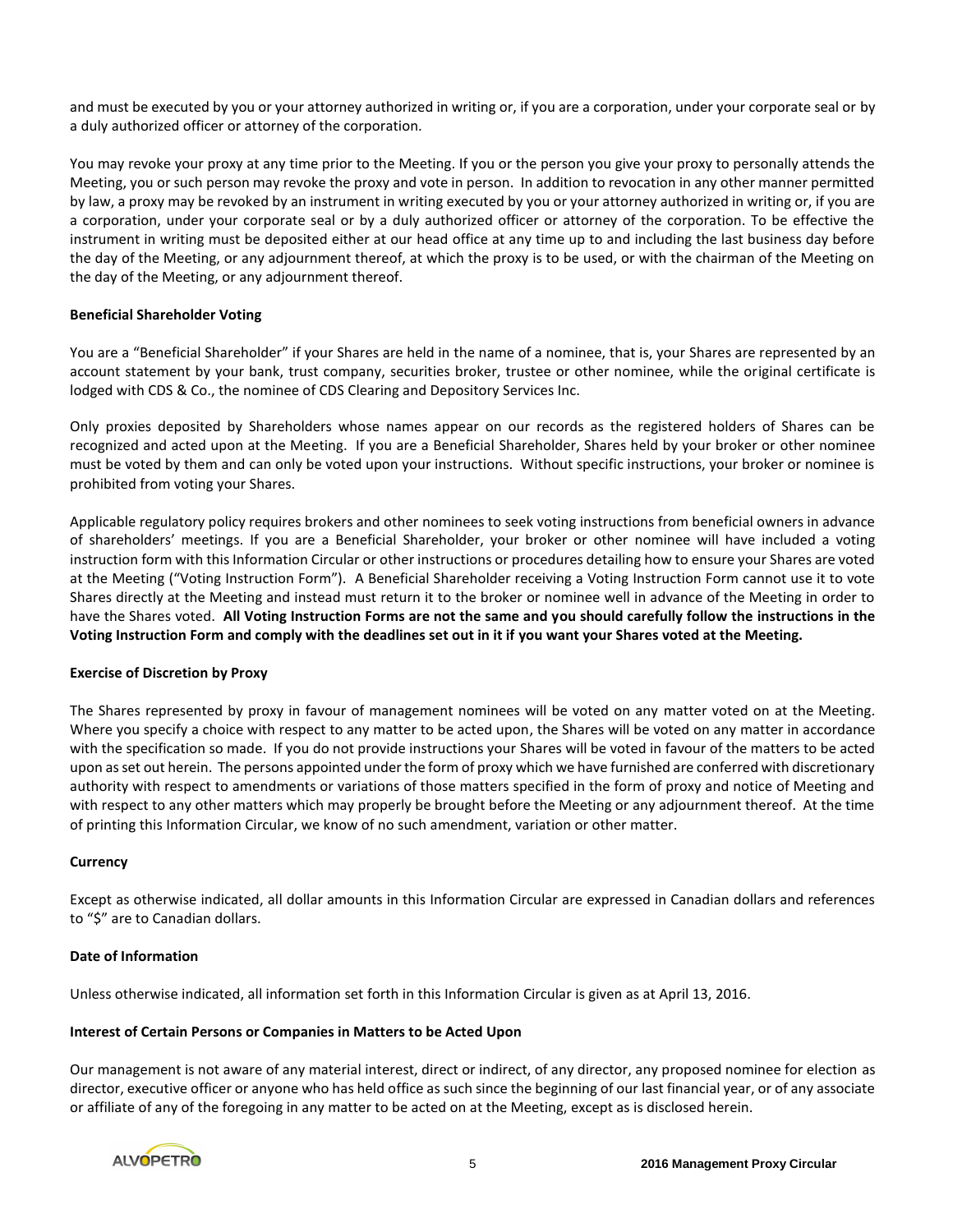# **Voting Securities and Principal Holders of Voting Securities**

The Company is authorized to issue an unlimited number of Shares without nominal or par value and an unlimited number of preferred shares issuable in series. As at April 13, 2016, there were 85,166,871 Shares and no preferred Shares issued and outstanding. Holders of Shares are entitled to one vote for each Share held. To the best of our knowledge, as of the date hereof, no person or company beneficially owns, directly or indirectly, or controls or directs, more than 10% of the Shares, other than Rambutan Trading Limited. As of the date hereof, to the best of our knowledge, Rambutan Trading Limited holds 11,083,045 Shares of Alvopetro, representing 13.01% of the Shares outstanding.

# **BUSINESS OF THE MEETING**

# **Election of Directors**

The Articles of the Company require the Company have not less than one (1) and not more than fifteen (15) directors, with the actual number of directors holding office from time to time to be determined by the board of directors of the Company (the "Board"). The Board has resolved that the number of directors be set at six (6). Accordingly, it is proposed that six directors be elected at the Meeting to serve until the next annual meeting or until their successors are duly elected or appointed.

The persons named below are nominees of management for election as directors of the Company. Additional information with respect to each of the six (6) proposed nominees for election as director can be found under the heading "*Nominees for Election to the Board of Directors*", which sets forth each proposed director's place of residence; position held; present principal occupation; and prior occupations within the last five (5) years.

Management does not contemplate that any of the nominees will be unable to serve as a director. However, if that does occur for any reason prior to the Meeting, the persons designated in the enclosed form of proxy reserve the right to vote for other nominees in their discretion.

Voting for the election of directors will be conducted on an individual, and not slate, basis. Our Board has also adopted a majority voting policy, which provides that, unless there is a contested election, a director who receives more "withhold" votes than "for" votes must tender his or her resignation as a director promptly after the meeting. The nominating committee of the Board will then consider such resignation and make a recommendation to the Board whether or not it should be accepted. The decision of the Board will be made within 90 days of the Meeting and announced in a press release. The director who tendered such resignation will not be part of any deliberations of the Board or any committee thereof pertaining to the resignation. For more information see "*Governance - Majority Voting Policy*".

**Unless otherwise directed, the persons designated in the enclosed proxy form intend to vote FOR the election of the following nominees for director at the Meeting.**

> Corey C. Ruttan Firoz Talakshi Geir Ytreland John D. Wright Kenneth R. McKinnon Roderick L. Fraser

#### **Appointment of Auditors**

Management is soliciting proxies, in the accompanying form of proxy, in favour of the appointment of the firm of Deloitte LLP, Chartered Accountants, as our auditors, to hold office until the next annual meeting of the shareholders and to authorize the directors to fix their remuneration for the ensuing year. Deloitte LLP was first appointed by Alvopetro Energy Ltd. on September 25, 2013.

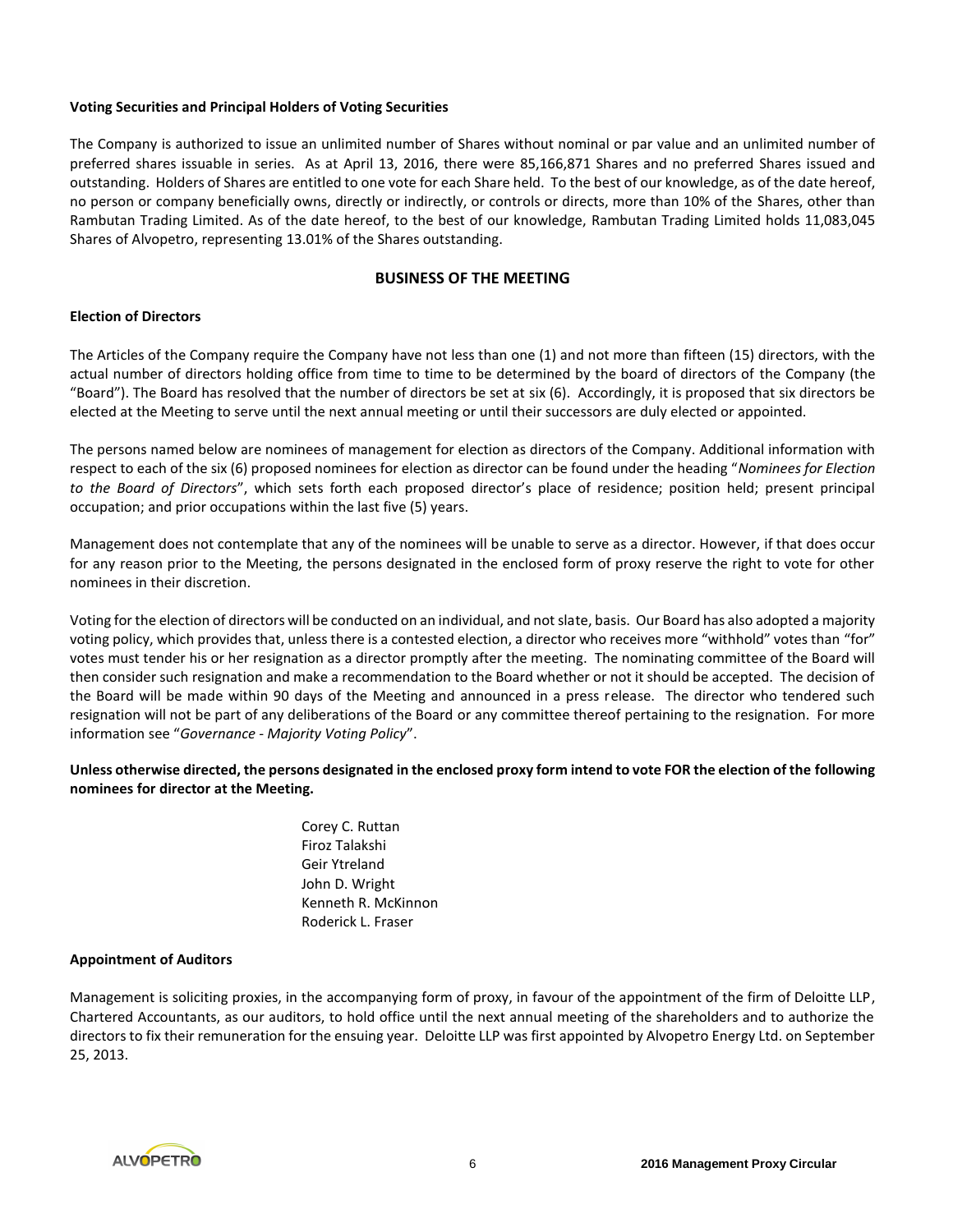The audit fees paid to Deloitte LLP for the year ended December 31, 2015, are set forth on page 35 of our Annual Information Form dated April 6, 2016 for the year ended December 31, 2015, which can be found on our website at www.alvopetro.com or on SEDAR at www.sedar.com.

# **Unless otherwise directed, the persons designated in the enclosed form of proxy intend to vote at the Meeting FOR the reappointment of Deloitte LLP as the Company's auditors and authorizing the Board to fix the auditors' remuneration.**

# **Re-Approval of Stock Option Plan**

The policies of the TSX Venture Exchange (the "TSXV") require all stock option grants to be made pursuant to a stock option plan approved by the Shareholders. At the present time, Alvopetro has a "rolling" stock option plan (the "Option Plan") pursuant to which directors, officers, employees and consultants of the Corporation may be awarded options to purchase Shares (the "Options"). Pursuant to the policies of the TSXV, such "rolling" plans must receive shareholder approval annually. Accordingly, Shareholders are being asked to approve the current Option Plan in accordance with Policy 4.4 of the TSXV. The terms of the Option Plan are more fully described in this Circular under the heading "*Option Plan*".

The text of the ordinary resolution to be considered at the Meeting re-approving the Option Plan is set forth below:

**BE IT RESOLVED** as an ordinary resolution of the shareholders of the Corporation as follows:

- 1. the Corporation's Stock Option Plan (the "Option Plan") is hereby approved, confirmed and ratified;
- 2. the Board of Directors from time to time is authorized to grant options in the capital stock of the Corporation pursuant to and in accordance with the Option Plan and the Corporation is authorized to reserve and issue Shares in the capital of the Corporation for issuance upon exercise of stock options granted pursuant to the Option Plan; and
- 3. any director or officer of the Corporation be and is hereby authorized to do such things and to sign, execute and deliver all documents that such director or officer may, in their discretion, determine to be necessary in order to give full effect to the intent and purpose of this resolution.

In order for the foregoing resolution to be passed, it must be approved by a majority of the votes cast by Shareholders who vote in person or by proxy at the Meeting. **It is the intention of the management designees, if named as proxy, to vote in favour of the resolution re-approving the Option Plan.**

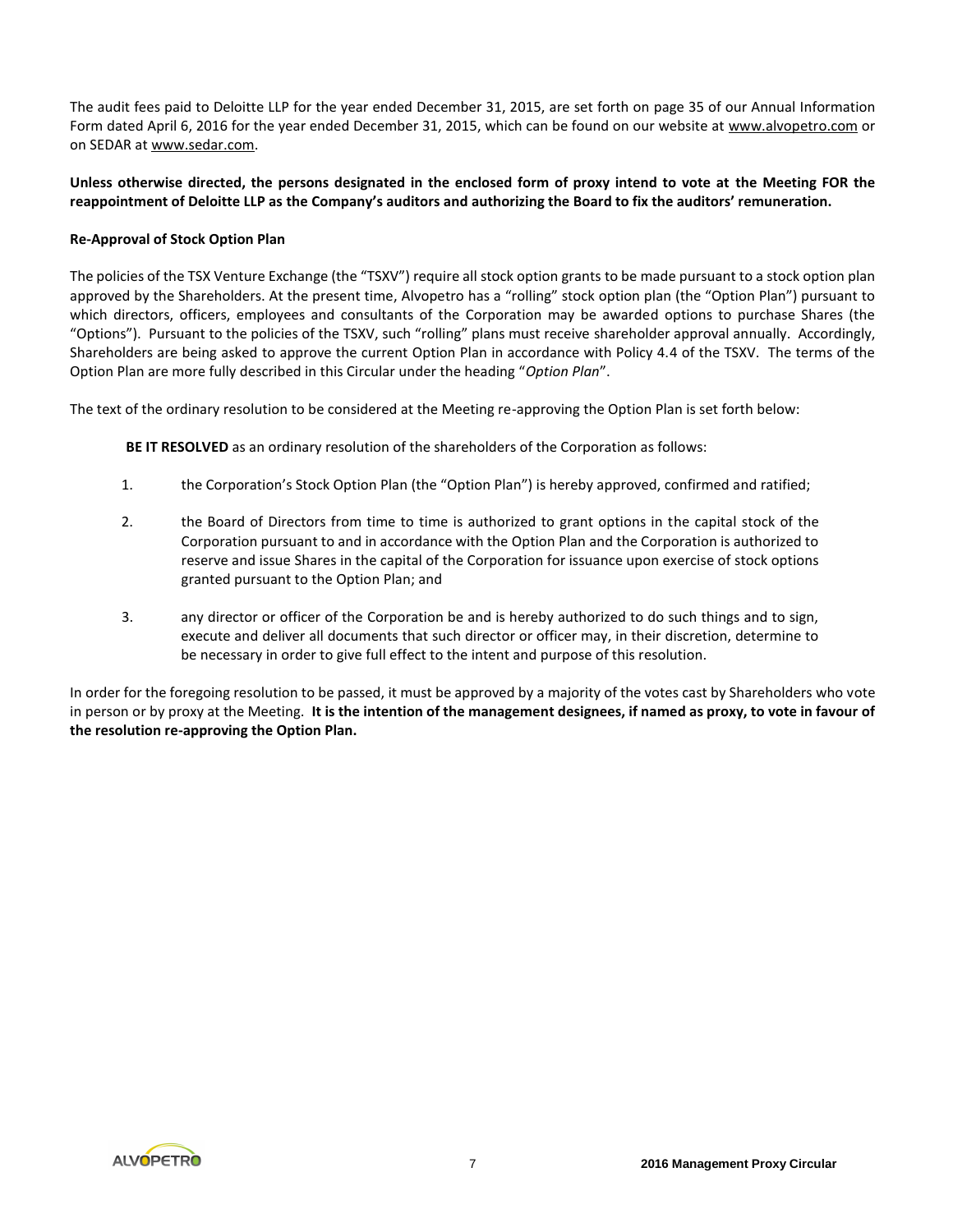# **NOMINEES FOR ELECTION TO THE BOARD OF DIRECTORS**

The following table sets out the name of each of the persons proposed to be nominated for election as a director; the principal occupations and offices of the Corporation presently held by him and for the previous five (5) years; the period during which he has served as a director of the Corporation; and the number of voting Shares of the Corporation that he has advised are beneficially owned by him, directly or indirectly, or over which control or direction is exercised by him.

| Name of Nominee,<br><b>Location of Residence and</b><br><b>Position</b>      | <b>Number of Shares</b><br><b>Beneficially</b><br>Owned or<br>Controlled | <b>Director Since</b> | <b>Present and Principal Occupation For</b><br><b>Previous Five Years</b>                                                                                                                                                                                                                                     |
|------------------------------------------------------------------------------|--------------------------------------------------------------------------|-----------------------|---------------------------------------------------------------------------------------------------------------------------------------------------------------------------------------------------------------------------------------------------------------------------------------------------------------|
| Corey C. Ruttan(2)<br>Alberta, Canada<br><b>Director</b>                     | 1,431,975                                                                | September 25, 2013    | Mr. Ruttan is the President, Chief Executive Officer and Director of<br>Alvopetro and was the President and Chief Executive Officer of<br>Petrominerales Ltd. (energy company) from May 2010 to November<br>2013.                                                                                             |
| Firoz Talakshi <sup>(1)</sup><br>Alberta, Canada<br>Director                 | 26,500                                                                   | November 19, 2013     | Since October 2012, Senior Advisor, KPMG International Corporate<br>Tax, Calgary. From 1977 to September 2012, various positions with<br>KPMG Canada, including Partner.                                                                                                                                      |
| Geir Ytreland <sup>(2)</sup><br>San Romano (LU), Italy<br>Director           | 46,004                                                                   | November 19, 2013     | Independent geologist. From 2012 to 2014, Principal Advisor at<br>Gaffney, Cline & Associates, United Kingdom. From 2007 to 2012,<br>assisted the Government of Afghanistan in establishing petroleum<br>administration.                                                                                      |
| John D. Wright <sup>(2)(3)</sup><br>Alberta, Canada<br>Chairman of the Board | 3,826,291                                                                | September 25, 2013    | President and Chief Executive Officer of Lightstream Resources Ltd.<br>(energy company) since May 2011. Prior thereto, President and Chief<br>Executive Officer, Chairman, and director of Petrobank Energy and<br>Resources Ltd. (energy company) from March 2000 to May 2014.                               |
| Kenneth R. McKinnon $(1)(3)$<br>Alberta, Canada                              | 214,581                                                                  | November 19, 2013     | Partner at Citrus Capital Partners Ltd. (investment firm) since January<br>2014. Vice President Legal and General Counsel of Critical Mass Inc.<br>(website design company) from March 2000 to December 2014.                                                                                                 |
| Roderick L. Fraser(1)(3)<br>New York, USA                                    | 61,000                                                                   | December 16, 2013     | Managing Director and Head of Oil & Gas for MUFG Union Bank since<br>August 2014. June 2012 to August 2014, independent consultant<br>acting as strategic advisor for large financial institutions. From 2004<br>to 2012, Managing Director and Global Head of Oil and Gas, Standard<br>Bank of South Africa. |

**Notes:**

(1) Member of the Audit Committee.

(2) Member of the Reserves Committee.

(3) Member of the Compensation Committee.

The information as to voting securities beneficially owned, directly or indirectly, is based upon information furnished to the Corporation by the nominees.

# **Cease Trade Orders**

Except as disclosed below, to the knowledge of management of the Corporation, no proposed director of the Corporation is, or within the ten (10) years before the date of this Information Circular has been, a director, chief executive officer or chief financial officer of any other issuer that:

(a) was the subject of a cease trade or similar order or an order that denied the other issuer access to any exemptions under Canadian securities legislation that lasted for a period of more than thirty (30) consecutive days that was issued while the director or executive officer was acting in the capacity as director, chief executive officer or chief financial officer; or

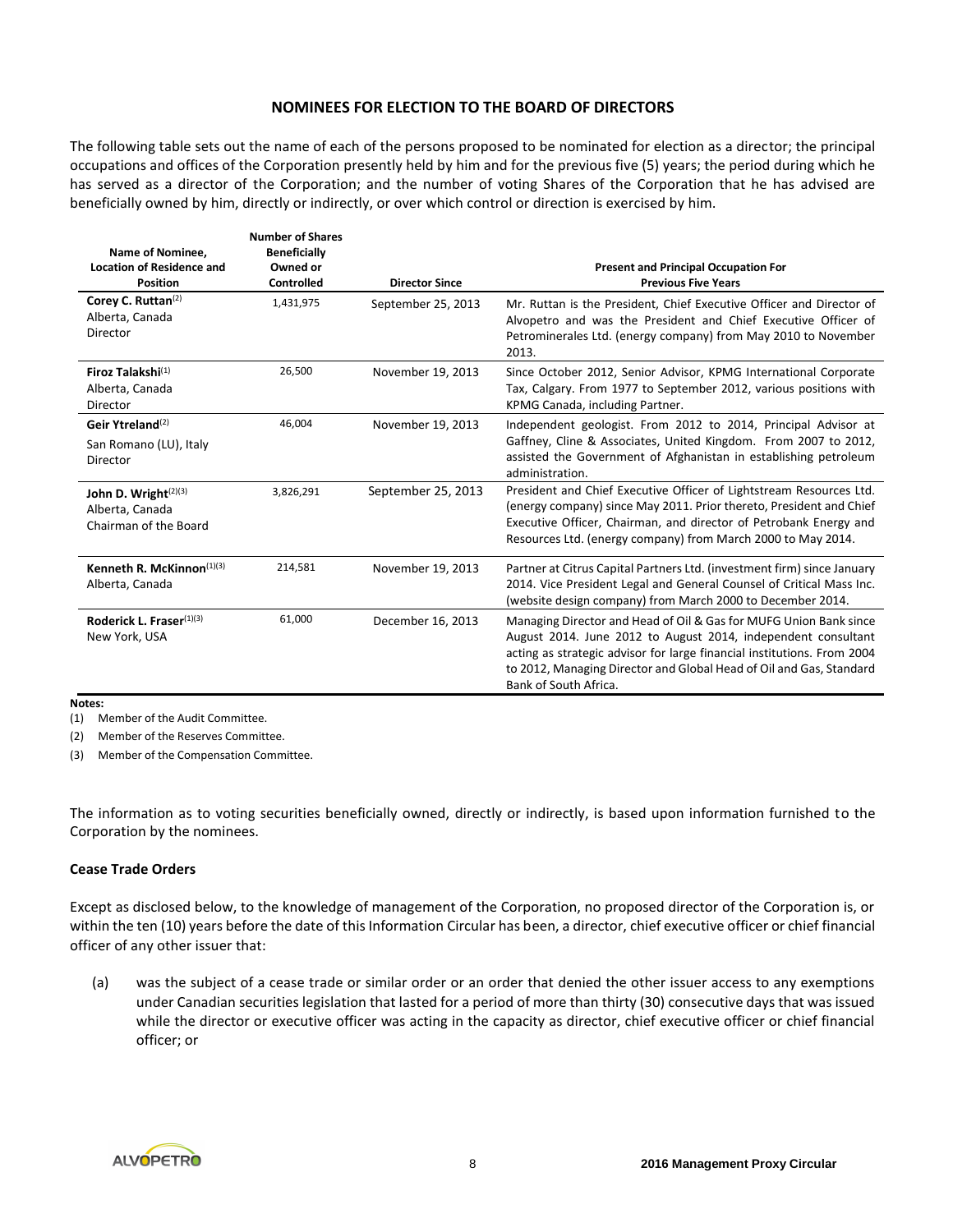(b) was subject to a cease trade order or an order that denied the relevant issuer access to any exemption under securities legislation that lasted for a period of more than thirty (30) consecutive days that was issued after the director or executive officer ceased to be a director, chief executive officer or chief financial officer and which resulted from an event that occurred while the director or executive officer was acting in the capacity as director, chief executive officer or chief financial officer.

Mr. John D. Wright was a director of Canadian Energy Exploration Inc. ("CEE") (formerly TALON International Energy, Ltd.), a reporting issuer listed on the TSX Venture Exchange, until September 15, 2011. A cease trade order (the "ASC Order") was issued on May 7, 2008 against CEE by the ASC for the delayed filing of CEE's audited annual financial statements and management's discussion and analysis for the year ended December 31, 2007 ("Annual Filings"). The Annual Filings were filed by CEE on SEDAR on May 8, 2008. As a result of the Order, the TSX Venture Exchange suspended trading in CEE's shares on May 7, 2008. In addition, on June 4, 2009 the British Columbia Securities Commission ("BCSC") issued a cease trade order (the "BCSC Order") against CEE for the failure of CEE to file its audited annual financial statements and management's discussion and analysis for the year ended December 31, 2008 and its unaudited interim financial statements and management's discussion and analysis for the three months ended March 31, 2009. CEE made application to the ASC and BCSC for revocation of the ASC Order and BCSC Order. The ASC and BCSC have issued revocation orders dated October 14, 2009 and November 30, 2009, respectively, granting full revocation of compliance-related cease trade orders issued by the ASC and the BCSC in respect of CEE.

Mr. John D. Wright was a director of Spyglass Resources Corp. ("Spyglass"), a reporting issuer listed on the Toronto Stock Exchange, until November 26, 2015, when Spyglass was placed into receivership by the Court of Queen's Bench of Alberta following an application by its creditors.

# **Bankruptcies and Insolvencies**

To the knowledge of management of the Corporation, no proposed director of the Corporation:

- (a) is, at the date of this Information Circular or has been within the ten (10) years before the date of this Information Circular, a director or executive officer of any Corporation that, while that person was acting in that capacity or within a year of that person ceasing to act in that capacity, became bankrupt, made a proposal under any legislation relating to bankruptcy or insolvency or was subject to or instituted any proceedings, arrangement or compromise with creditors or had a receiver, receiver manager or trustee appointed to hold its assets; or
- (b) has, within the ten (10) years before the date of this Information Circular, become bankrupt, made a proposal under any legislation relating to bankruptcy or insolvency, or was subject to or instituted any proceedings, arrangement or compromise with creditors, or had a receiver, receiver manager or trustee appointed to hold the assets of the director, officer or shareholder.

# **Penalties and Sanctions**

Except as disclosed below, to the knowledge of management of the Corporation, no proposed director of the Corporation has:

- (a) been subject to any penalties or sanctions imposed by a court relating to Canadian securities legislation or by a Canadian securities regulatory authority or has entered into a settlement agreement with the Canadian securities regulatory authority; or
- (b) been subject to any other penalties or sanctions imposed by a court or regulatory body that would likely be considered important to a reasonable investor in making an investment decision.

Mr. Corey C. Ruttan entered into a settlement agreement with the Alberta Securities Commission ("ASC") on May 3, 2002 in respect of an insider trading violation relating to a May 17, 2000 trade. Mr. Ruttan cooperated completely in resolving the matter with the regulators. The settlement resulted in Mr. Ruttan paying an administrative penalty of \$10,000, representing a return of profits, and the costs of the proceeding in the amount of \$3,925. For a period of one year, Mr. Ruttan agreed to cease trading in securities and to not act as a director or officer of a public company. These restrictions expired on May 3, 2003. Mr. Ruttan is a Chartered Accountant in good standing.

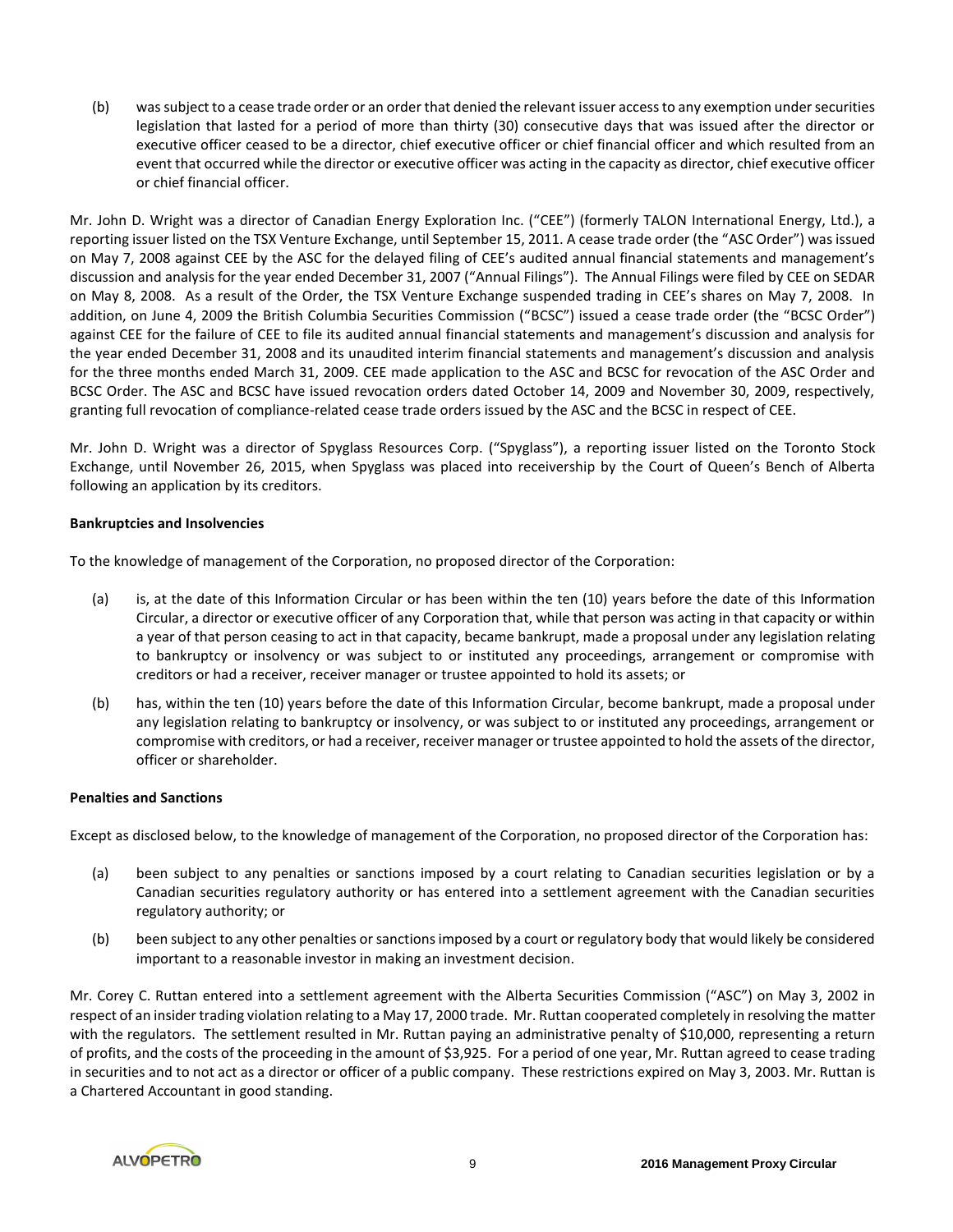# **COMPENSATION DISCUSSION AND ANALYSIS**

#### **Introduction**

This discussion describes Alvopetro's compensation program for its executive officers as at December 31, 2015, which during 2015 consisted of Corey C. Ruttan, the President and Chief Executive Officer, E. John Koch, Chief Operating Officer, Alison Howard, Chief Financial Officer and Andrea Hatzinikolas, Vice-President, Corporate and Legal (the "Named Executives"). Mr. Koch is no longer employed by Alvopetro as of March 2, 2016.

# **Compensation Committee and Compensation Governance**

The members of the Compensation Committee of the Board are Kenneth R. McKinnon (Chairman), John D. Wright and Roderick L. Fraser. As required by the mandate of the Compensation Committee, all of the members of the Compensation Committee are independent directors of Alvopetro. The Compensation Committee has the ability to retain the services of independent compensation consultants to provide information and recommendations on market conditions and appropriate compensation practices.

The Compensation Committee is charged with the establishment, administration and periodic review of our compensation program. The Board believes the Compensation Committee collectively has the knowledge, experience and background required to fulfill its mandate. All of the members of the Compensation Committee possess human resources literacy, meaning an understanding of compensation theory and practice, personnel management and development, succession planning and executive development. Such knowledge and capability includes both current and prior experience working in senior roles at other organizations, which provided financial and human resources experience and involvement on board compensation committees of other entities.

The Compensation Committee of the Board of Directors met twice in 2015 and once in 2016.

#### **Executive Compensation**

The Named Executive compensation program is administered by the Compensation Committee. The President and Chief Executive Officer of Alvopetro typically attends meetings of the Compensation Committee, but does not have the right to vote on any matter before the Compensation Committee. All Compensation Committee meetings have an '*in camera'* session where the President and Chief Executive Officer and any other members of management in attendance at the Compensation Committee meeting are excused for the duration of the *in camera* session.

The Compensation Committee establishes and approves base salaries, cash bonuses, share based compensation and benefits for the Named Executives. Each component of compensation is determined on an individual basis for each Named Executive. The Compensation Committee utilizes a compensation program based on an assessment of the overall performance of Alvopetro, relative performance of Alvopetro compared to its peers and the achievements and overall contribution of each individual Named Executive.

The Compensation Committee retains and does not delegate any of its power to determine matters of executive compensation and benefits, although the Compensation Committee will consider compensation and benefit proposals made to the Compensation Committee by the President and Chief Executive Officer. The Compensation Committee reports to the Board on the major items covered at each Compensation Committee meeting.

In addition, the Compensation Committee may consider compensation surveys completed by independent third parties when making certain decisions with respect to Named Executive compensation. While the Compensation Committee may rely on external information and advice, all of the decisions with respect to Named Executive compensation will be made by the Compensation Committee and may reflect factors and considerations other than, or that may differ from, the information and recommendations provided by independent third party surveys and compensation consultants.

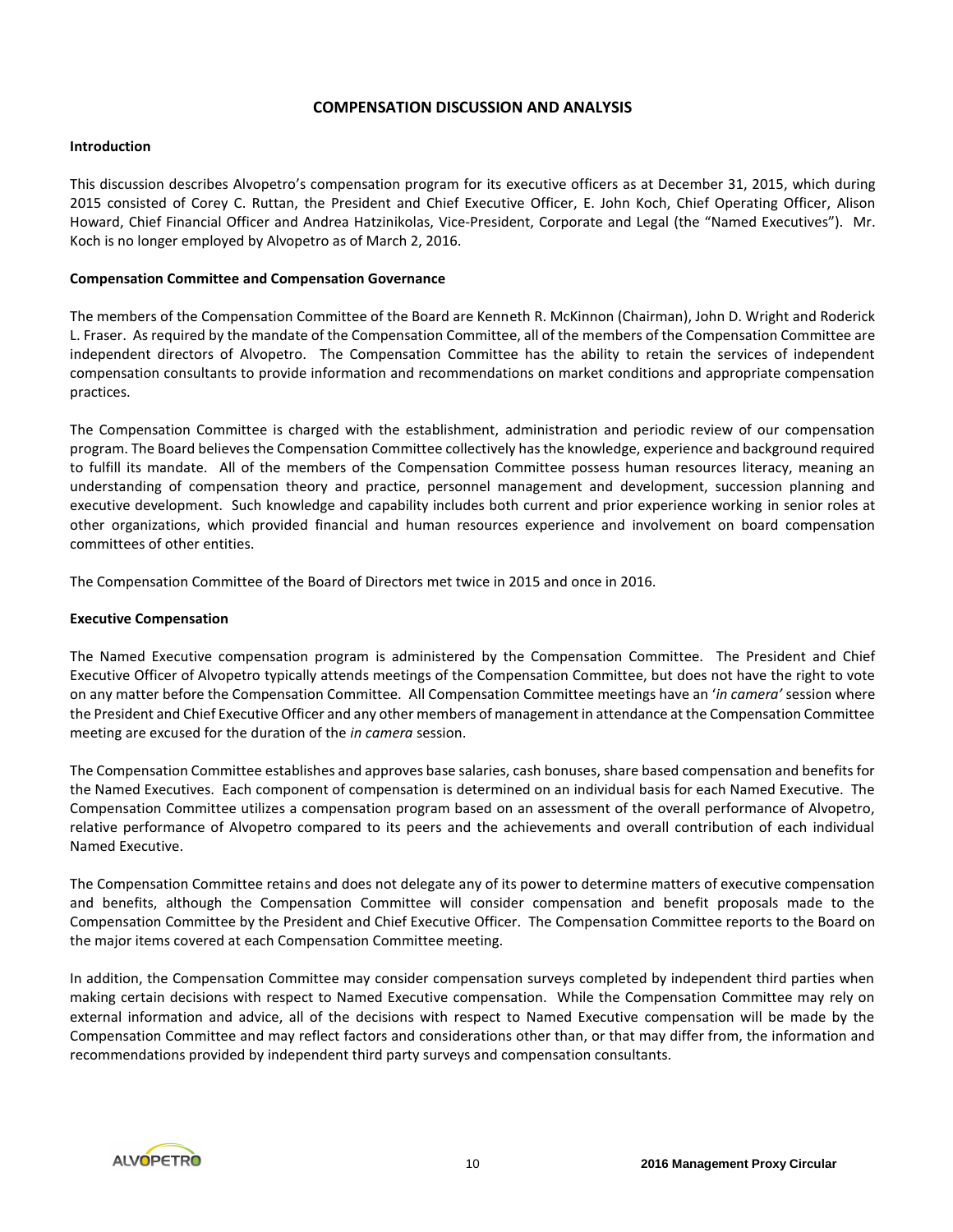# **Risk Assessment and Oversight**

The Compensation Committee is responsible for considering the implications of the risks associated with the Corporation's compensation policies and practices. The Compensation Committee's role of approving the compensation policies and practices includes considering whether the compensation policies and practices could encourage a Named Executive to: (i) take inappropriate or excessive risks; (ii) focus on achieving short term goals at the expense of long term return to Shareholders; or (iii) excessively focus on financial and operational goals at the expense of environmental responsibility and health and safety

# **2015 Compensation**

Base salaries provide an immediate cash incentive for the Named Executives and are generally expected to be at levels competitive with peer companies that compete with the Corporation for business opportunities and executive talent. The Compensation Committee set 2015 base annual salaries for the Named Executives of \$250,000 for the President and Chief Executive Officer; \$230,000 for the Chief Operating Officer, \$193,800 for the Chief Financial Officer and \$193,800 for the Vice-President, Corporate and Legal.

The base salaries were reviewed in comparison to Mercer data for companies of similar market capitalization and the Peer Comparison Group (defined below), which was selected on the basis of operational stage and size, levels of production, revenue, personnel size, operating and capital budgets, market capitalization and jurisdiction of operations. For 2015, the Peer Comparison Group consisted of Touchstone Exploration Inc., Petrodorado Energy Ltd., PetroNova Inc., and Petroamerica Oil Corp.

Relative to the Mercer data and the Peer Comparison Group, the base salaries of the Named Executives of the Corporation are below average. The Named Executives recognize this is in light of the Company's recent inception, size of operations, stage of growth and the commitment of the Named Executives to Alvopetro's growth and future success. Further, for 2015 and 2016, the President and Chief Executive Officer and Chief Operating Officer elected not to receive an increase to their base salaries. For 2016, the Chief Financial Officer and the Vice President Corporate and Legal did not receive an increase to their bases salaries, while in 2015, each received a 2% increase to their respective base salaries.

No cash bonuses were paid to any of the Named Executives for the 2015 performance year. Acknowledging market conditions and commodity prices, Alvopetro issued a grant of Options in February 2016 in lieu of cash bonuses to the Named Executives for the 2015 performance year. The President and Chief Executive Officer was awarded 120,000 Options, the Chief Operating Officer was awarded 100,000 Options, the Chief Financial Officer was awarded 90,000 Options, and the Vice President Corporate and Legal was awarded 60,000 Options. As of March 2, 2016, Mr. Koch is no longer employed by Alvopetro, and accordingly all Options previously held by Mr. Koch have been cancelled.

The Corporation uses the Option Plan as a part of its long-term compensation strategy for the Named Executives. Options are intended to align executive and shareholder interests by creating a direct link between compensation and share performance. In 2015, the Corporation granted 400,000 Options to the President and Chief Executive Officer; 300,000 Options to the Chief Operating Officer, 237,000 Options to the Chief Financial Officer and 237,000 Options to the Vice-President, Corporate and Legal. These grants were approved by the Compensation Committee based on its subjective assessment of the appropriate base level of Option holdings by the Named Executives after considering the Corporation's development to-date and the current capital base of the Corporation. As of March 2, 2016, Mr. Koch is no longer employed by Alvopetro, and accordingly all Options previously held by Mr. Koch have been cancelled.

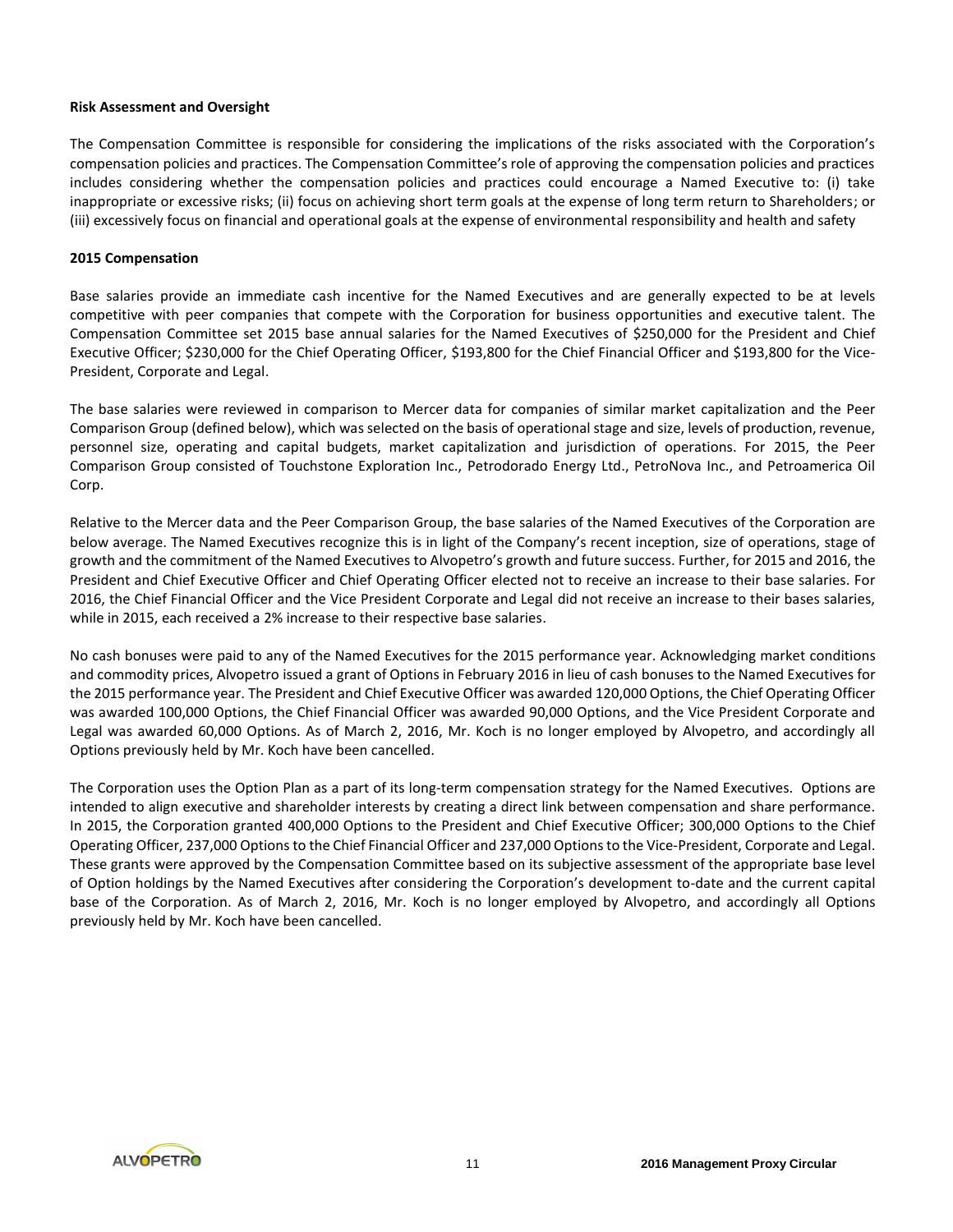The Compensation Committee believes that the perquisites for the Named Executives should be limited in scope and value and be commensurate with perquisites offered by the Corporation's peers. The Corporation provides each of our Named Executives a company paid parking stall or allowance with an estimated aggregate value for all Named Executives of \$22,730 in 2015. The Company shares the cost of an additional insurance program with the President and Chief Executive Officer for him, of which the cost to the Company is disclosed under the heading "Named Executive Compensation - Summary Executive Compensation Table" under the column titled "All Other Compensation".

#### **Hedging Activities**

The Corporation's Disclosure, Confidentiality and Trading Policy includes a provision that prohibits directors, officers and employees of the Corporation from purchasing or selling certain derivatives in respect of any security of the Corporation. This includes purchasing "puts" and selling "calls" on the Corporation's securities, as well as a prohibition on short selling the Corporation's securities. Aside from these prohibitions, the Corporation does not have a policy specifically pertaining to other financial instruments including prepaid variable forward contracts, equity swaps or units of exchange funds, which are designed to hedge or offset a decrease in market value of equity securities granted as compensation or held, directly or indirectly, by a Named Executive or director. Any transactions of this nature are subject to insider reporting requirements and are reported on the System for Electronic Disclosure by Insiders (SEDI).

# **NAMED EXECUTIVE COMPENSATION**

#### **Summary Executive Compensation Table**

The following table sets forth all annual and long-term compensation paid in respect of the Named Executives for the financial years ended December 31, 2015.

| <b>Name and Principal Position</b>                                | Year | Salary $(1)$<br>$($ \$) | <b>Option-Based</b><br>Awards $(2)(3)$<br>$($ \$) | All other<br>Compensation <sup>(4)</sup><br>$($ \$) | Total<br>Compensation<br>$($ \$) |
|-------------------------------------------------------------------|------|-------------------------|---------------------------------------------------|-----------------------------------------------------|----------------------------------|
|                                                                   | 2015 | 250,000                 | 38,999                                            | 24,285                                              | 313,285                          |
| <b>COREY C. RUTTAN</b><br>President and Chief Executive Officer   | 2014 | 250,000                 | 52,575                                            | 26,278                                              | 328,853                          |
|                                                                   | 2013 | 20,833                  | 230,140                                           | 667                                                 | 251,639                          |
| <b>ALISON HOWARD</b><br><b>Chief Financial Officer</b>            | 2015 | 193,000                 | 22,534                                            | 18,392                                              | 233,926                          |
|                                                                   | 2014 | 190,000                 | 30,709                                            | 20,452                                              | 241,161                          |
|                                                                   | 2013 | 15,833                  | 138,084                                           | 660                                                 | 154,577                          |
|                                                                   | 2015 | 230,000                 | 28,022                                            | 21,578                                              | 279,601                          |
| <b>JOHN KOCH</b><br><b>Chief Operating Officer</b>                | 2014 | 230,000                 | 39,034                                            | 20,261                                              | 289,295                          |
|                                                                   | 2013 | 19,167                  | 184,112                                           | 596                                                 | 203,874                          |
| <b>ANDREA HATZINIKOLAS</b><br>Vice President, Corporate and Legal | 2015 | 116,518                 | 19,500                                            | 11,452                                              | 147,470                          |
|                                                                   | 2014 | 190,000                 | 30,709                                            | 19,831                                              | 240,540                          |
|                                                                   | 2013 | 15,833                  | 138,084                                           | 615                                                 | 154,532                          |

#### **Notes:**

- (1) Salary, for the purposes of the above Summary Compensation Table, includes all earning related to base salary paid to the Named Executive during the reporting year, and also includes payment for vacation days earned but not taken. Salaries have not been annualized for the 2013 year. Annualized salaries for 2013 were: \$250,000 for Mr. Ruttan; \$190,000 for Ms. Howard; \$230,000 for Mr. Koch; and \$190,000 for Ms. Hatzinikolas.
- (2) Option Based Awards consist of Options granted pursuant to the Option Plan. The fair value of Options granted is estimated based on the grant date using the Black-Scholes option-pricing model. For a description of the terms of the Option Plan, see details provided herein under the heading "Stock Option Plan".
- (3) No cash bonuses were paid by the Corporation for the 2015 or 2014 performance years to the executives. NEO's were awarded a bonus grant of stock options in 2016 in respect of the 2015 performance year and in 2015 in respect of the 2014 performance year. These stock options granted in February 2016 vest 100% in February 2017 and stock options granted in February 2015 vest 100% in February 2016 and are included in this column based on the fair value on the grant date using the Black-Scholes option-pricing model.
- (4) The value in the column titled "All Other Compensation" includes all other compensation not reported in any other column of the table for each of the Named Executives and includes certain taxable benefits including but not limited to parking, life insurance premiums, health spending account and fitness reimbursements, and additional health insurance plans.

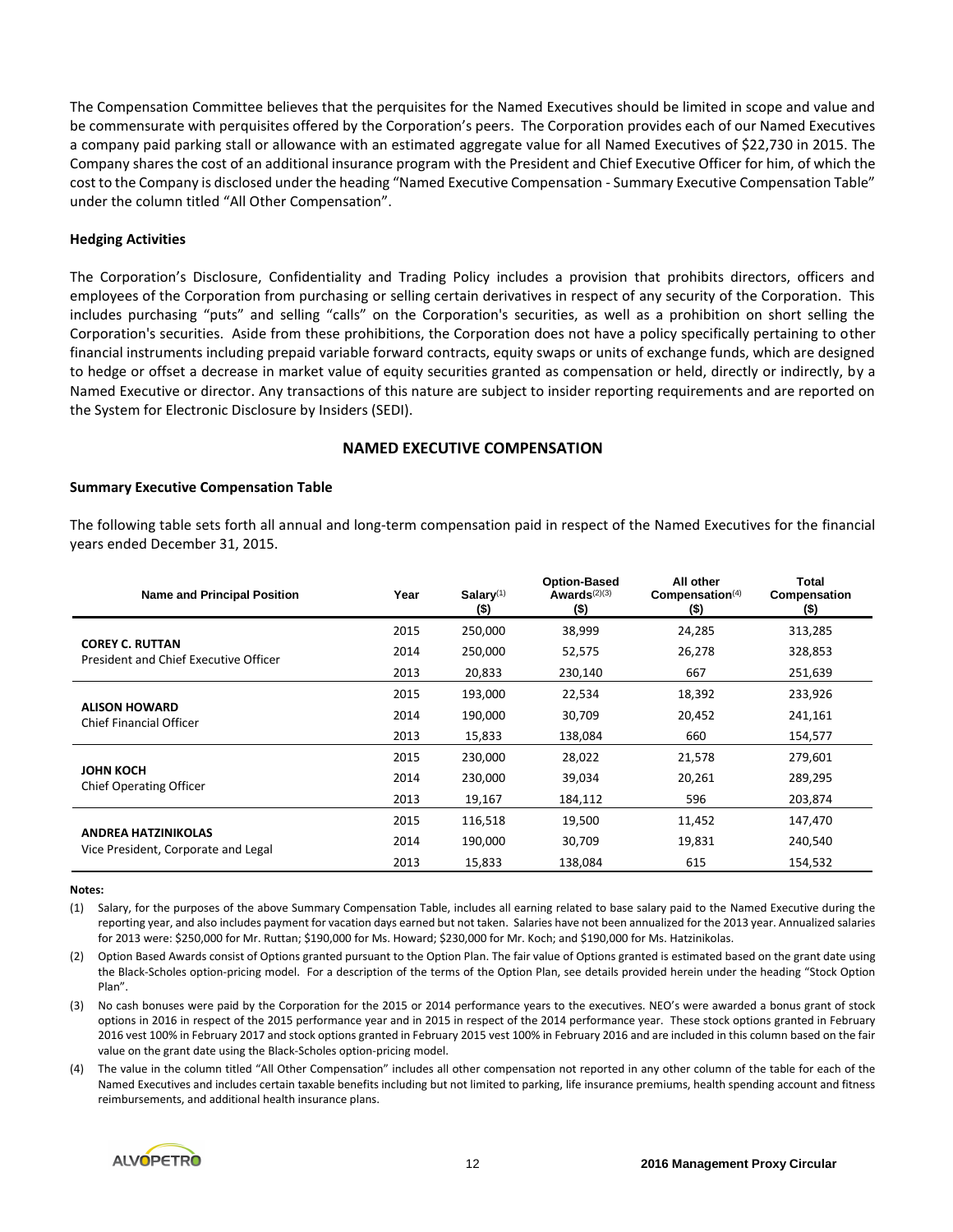# **Outstanding Options as at December 31, 2015**

The following table sets forth, with respect to each of the Named Executives, details regarding Options outstanding as at December 31, 2015. As at December 31, 2015, there were no other share based awards outstanding to the Named Executives.

| Name                                  | <b>Number of Securities Underlying</b><br><b>Unexercised Options</b><br>(# ) | <b>Option</b><br><b>Exercise Price</b><br>(\$) | <b>Option Expiration</b><br>Date | <b>Value of Unexercised In-</b><br>the-Money Options <sup>(1)</sup><br>(\$) |
|---------------------------------------|------------------------------------------------------------------------------|------------------------------------------------|----------------------------------|-----------------------------------------------------------------------------|
|                                       | 500,000                                                                      | 1.02                                           | 16-Dec-2018                      | nil                                                                         |
| <b>COREY C. RUTTAN</b>                | 300,000                                                                      | 0.40                                           | 24-Dec-2019                      | nil                                                                         |
| President and Chief Executive Officer | 100,000                                                                      | 0.45                                           | 26-Feb-2020                      | nil                                                                         |
|                                       | 300,000                                                                      | 0.28                                           | 10-Dec-2020                      | nil                                                                         |
|                                       | 300,000                                                                      | 1.02                                           | 16-Dec-2018                      | nil                                                                         |
| <b>ALISON HOWARD</b>                  | 150,000                                                                      | 0.40                                           | 24-Dec-2019                      | nil                                                                         |
| <b>Chief Financial Officer</b>        | 87,000                                                                       | 0.45                                           | 26-Feb-2020                      | nil                                                                         |
|                                       | 150,000                                                                      | 0.28                                           | 10-Dec-2020                      | nil                                                                         |
|                                       | 400,000                                                                      | 1.02                                           | 16-Dec-2018                      | nil                                                                         |
| <b>JOHN KOCH</b>                      | 200,000                                                                      | 0.40                                           | 24-Dec-2019                      | nil                                                                         |
| <b>Chief Operating Officer</b>        | 100,000                                                                      | 0.45                                           | 26-Feb-2020                      | nil                                                                         |
|                                       | 200,000                                                                      | 0.28                                           | 10-Dec-2020                      | nil                                                                         |
|                                       | 300,000                                                                      | 1.02                                           | 16-Dec-2018                      | nil                                                                         |
| <b>ANDREA HATZINIKOLAS</b>            | 150,000                                                                      | 0.40                                           | 24-Dec-2019                      | nil                                                                         |
| Vice President, Corporate and Legal   | 87,000                                                                       | 0.45                                           | 26-Feb-2020                      | Nil                                                                         |
|                                       | 150,000                                                                      | 0.28                                           | 10-Dec-2020                      | nil                                                                         |

#### **Notes:**

(1) The value of unexercised in-the-money Options is calculated for outstanding vested and unvested Stock Options based on the difference between the noted exercise price for the applicable grant and the closing price of the Corporation's Shares on the TSXV on December 31, 2015, being \$0.26.

#### **Incentive Plan Awards – Value Vested or Earned During the Year**

None of the vested Options held by the Named Executives were in-the-money during the year ended December 31, 2015 and the Named Executives did not receive any non-equity incentive plan compensation.

#### **Pension and Retirement Plans**

The Corporation does not have any pension or retirement plan for employees or Named Executives.

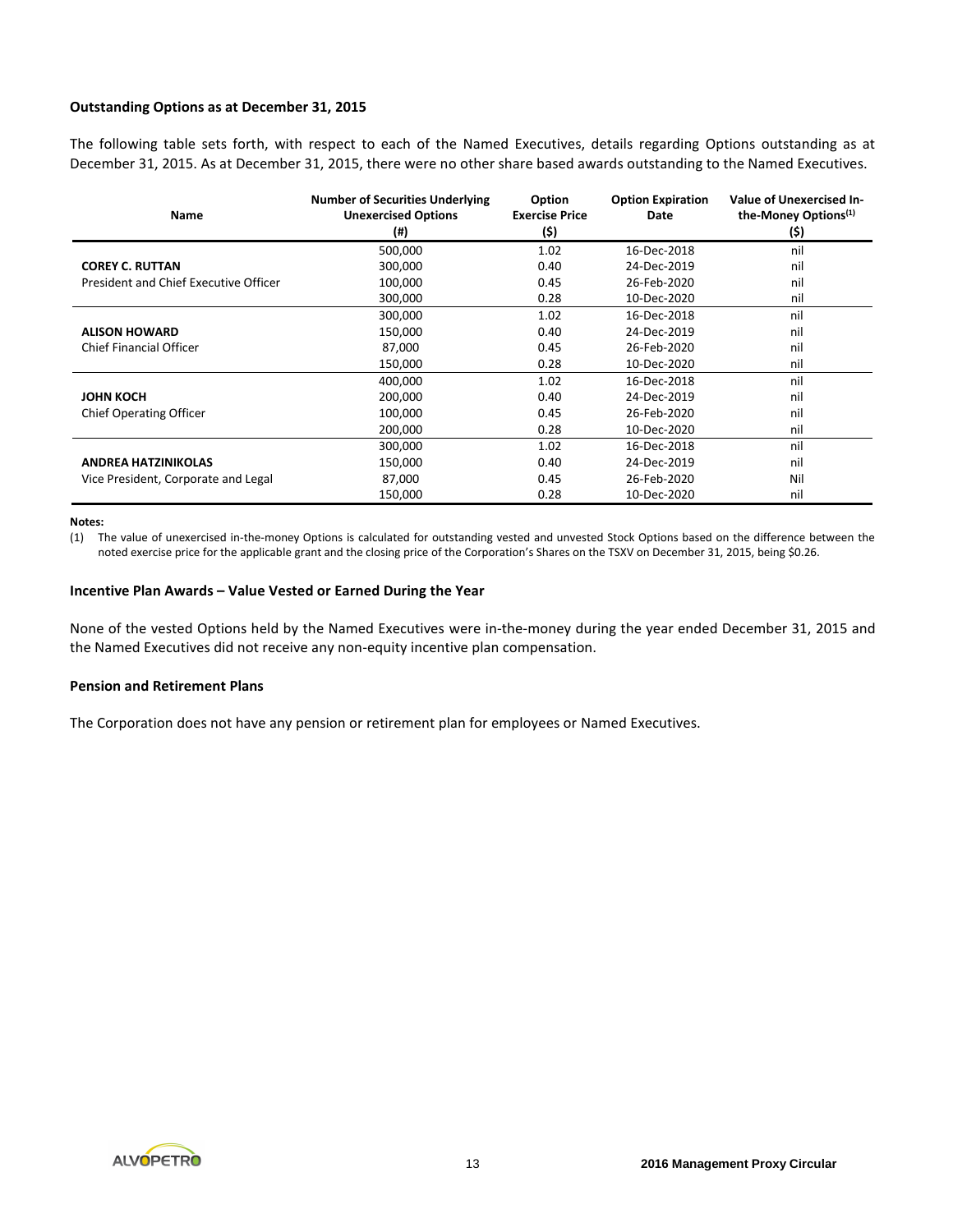# **Employment Agreements and Termination and Change of Control Benefits**

Each of the Named Executives have employment agreements with the Corporation. If the Named Executive's employment agreement is terminated without cause, or the Named Executive is Constructively Dismissed (defined below), or upon a change of control provided there exists Good Reason (as defined below), then the Named Executive's is entitled to payment of an amount as set forth in the table below.

| <b>Named Executive</b>                | Payment upon Change of Control provided Constructive Dismissal Occurs                                                                                                                                                                                             |
|---------------------------------------|-------------------------------------------------------------------------------------------------------------------------------------------------------------------------------------------------------------------------------------------------------------------|
| President and Chief Executive Officer | Equal to the cash equivalent of his base salary for twenty four (24) months, as well as the cash equivalent<br>of the average of his prior two (2) years' annual bonus (both cash and share based incentive components)<br>multiplied by two (2).                 |
| <b>Chief Financial Officer</b>        | Equal to the cash equivalent of her base salary for twelve (12) months, as well as the cash equivalent of the<br>average of her prior two (2) years' annual bonus (both cash and share based incentive components)<br>multiplied by one and a half times (1.5).   |
| <b>Chief Operating Officer</b>        | Equal to the cash equivalent of his base salary for eighteen (18) months, as well as the cash equivalent of<br>the average of his prior two (2) years' annual bonus (both cash and share based incentive components)<br>multiplied by one and a half times (1.5). |
| Vice President, Corporate and Legal   | Equal to the cash equivalent of her base salary for twelve (12) months, as well as the cash equivalent of the<br>average of her prior two (2) years' annual bonus (both cash and share based incentive components)<br>multiplied by one and a half times (1.5).   |

In the employment agreements, "Constructive Dismissal" means one or more of the following changes in the circumstances of the Named Executive's employment: (i) material reduction or diminution in the position, level of authority, responsibility, duties or reporting relationship of the Named Executive; (ii) a material reduction in the Named Executive's base salary; (iii) a material reduction in the value of the Named Executive's benefits plans, incentive plans or vacation; or (iv) the elimination by the Corporation of the Corporation's bonus or incentive plans without a materially similar replacement; or (v) a requirement to relocate to another city, province or country. "Good Reason" means one or more of the following changes in the Named Executive's employment following a Change of Control: (i) a Constructive Dismissal of the Named Executive; (ii) the assignment to the Named Executive of any duties materially inconsistent with his or her current duties and responsibilities as an Named Executive of the Company or a material alteration in the nature of his responsibilities or duties or reporting relationship from those in effect immediately prior to a Change in Control of the Corporation; (iii) a material change to the market capitalization of the Corporation following a Change of Control.

#### **Estimated Payment Made to Named Executive Officers upon Termination of Employment Agreements**

The following table provides a calculation of the payments that would have to be made to the Named Executives pursuant to their applicable employment agreement under the noted events with and without a deemed change of control. All payments are calculated assuming the date of the termination event was, and if applicable, a change of control occurred, on December 31, 2015. The disclosed values represent payments made pursuant to the terms of the employment agreements.

|                     | <b>WITHOUT A CHANGE OF CONTROL</b>                                              |                                                                      | WITH A CHANGE OF CONTROL                                              |                                                                    |
|---------------------|---------------------------------------------------------------------------------|----------------------------------------------------------------------|-----------------------------------------------------------------------|--------------------------------------------------------------------|
| Name                | Payment made in the<br><b>Event of Termination</b><br><b>With Cause</b><br>(\$) | Payment made in the Event<br>of Termination Without<br>Cause<br>(\$) | Payment made in the<br><b>Event of Retirement or</b><br>Death<br>(\$) | Payment made<br><b>Following a Change</b><br>of Control(1)<br>(\$) |
| Corey C. Ruttan     | nil                                                                             | 524.087                                                              | nil                                                                   | 524,087                                                            |
| Alison Howard       | nil                                                                             | 208,425                                                              | nil                                                                   | 208,425                                                            |
| E. John Koch        | nil                                                                             | 361.549                                                              | nil                                                                   | 361,549                                                            |
| Andrea Hatzinikolas | nil                                                                             | 206,149                                                              | nil                                                                   | 206,149                                                            |

**Notes:**

1. The calculations in this table are based on the assumption that upon a change of control, Good Reason exists.

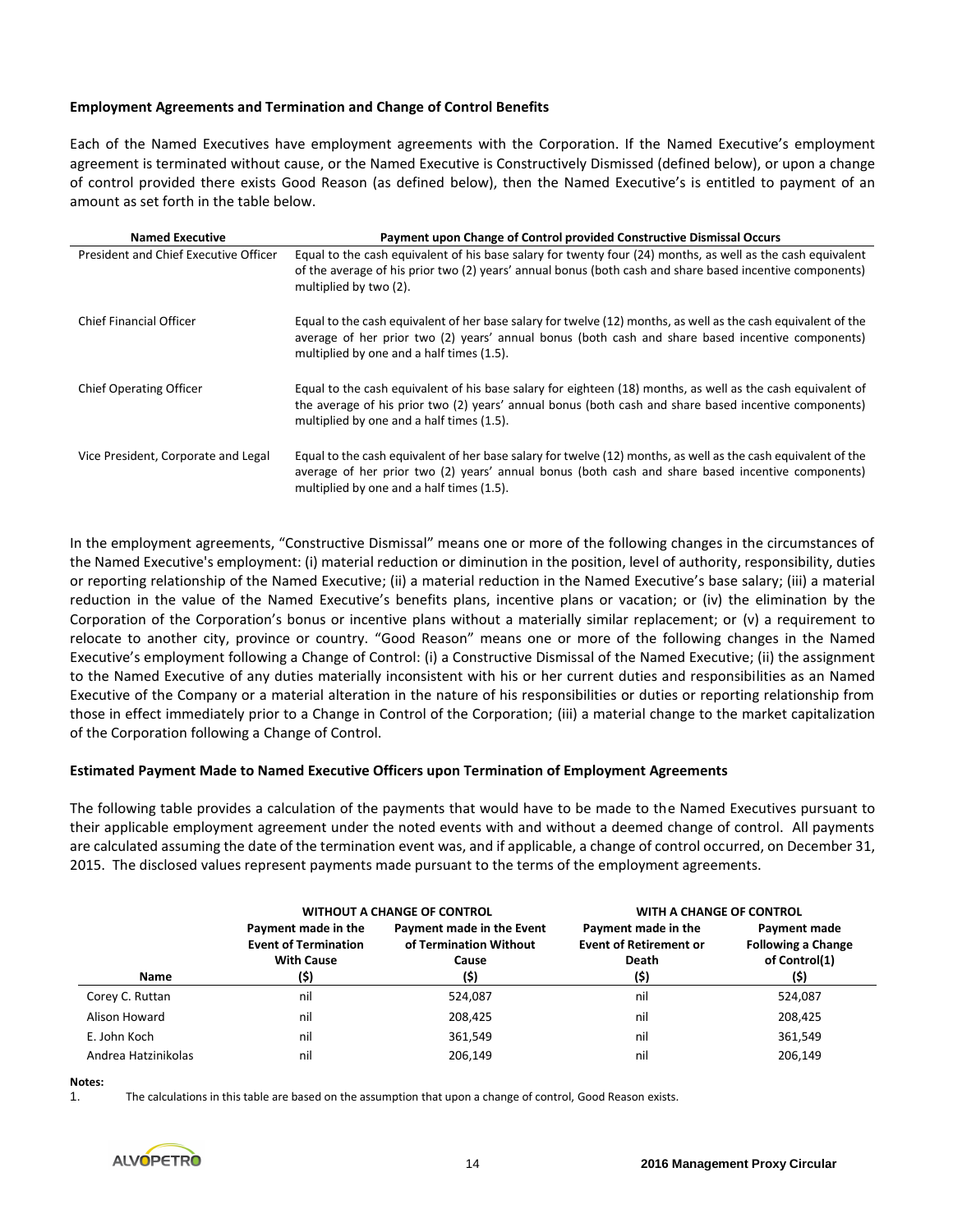#### **Employee Share Ownership Plan**

The Corporation implemented an employee share ownership plan (the "ESOP"). The purpose of the ESOP is to make available to the employees of Alvopetro a means to make regular purchases of Shares and to benefit from the appreciation thereof. This provides an increased incentive for employees to contribute to the future success and prosperity of Alvopetro, thus enhancing the value of the Shares for the benefit of all the shareholders and increasing the ability of Alvopetro to attract and retain employees. Participants in the ESOP may elect to contribute, by way of regular payroll deductions, up to 5% of their regular salary for investment under the ESOP. Alvopetro matches the contributions of each participant and the combined funds are used by the trustee of the ESOP to make monthly purchases of Shares on behalf of the participants through the facilities of the TSXV. No Shares are issued by Alvopetro pursuant to the ESOP.

#### **Share Ownership Guidelines for Named Executives and Directors**

Although the Directors and Named Executives of Alvopetro are always encouraged to invest in the Corporation and have historically maintained high levels of equity ownership, in 2014, the Board approved formal share ownership guidelines (the "Ownership Guidelines") for directors and Named Executives. The Board is of the view that directors and Named Executives can more effectively represent the interests of Shareholders if they have a significant investment in the Shares of Alvopetro. The Ownership Guidelines require directors and Named Executives to achieve and maintain an ownership level in the Corporation that the Compensation Committee views as significant in relation to each Named Executive's annual salary and each director's board retainer, as set out below. For purposes of determining annual salary, the salary shall be the Named Executive's current salary at the time of the calculation.

| <b>Office Held</b>                                                                                           | <b>Equity Ownership</b>                                                                                 |
|--------------------------------------------------------------------------------------------------------------|---------------------------------------------------------------------------------------------------------|
| President and Chief Executive Officer                                                                        | 5 times annual salary                                                                                   |
| <b>Chief Financial Officer</b><br>Chief Operating Officer<br>Senior Vice President<br>VP Legal and Corporate | 2 times annual salary                                                                                   |
| Vice President<br>All Other Executive Officers                                                               | 1 times annual salary                                                                                   |
| Director                                                                                                     | Each director agrees to accumulate Equity in Alvopetro having a value<br>at least equal to CAD\$100,000 |

For purposes of calculating the value of Equity held by an Named Executive or a director, it shall be calculated by the addition of: a) the number of Shares of the Corporation held by the Named Executive or director multiplied by the original cost of the Shares purchased by the Named Executive or director; plus b) the aggregate in-the-money value of vested stock options held by the Named Executive or director, with the in-the-money value calculated by the weighted average trading price of the Corporation's Shares on the TSXV for the five trading days immediately prior to the date of calculation, less the exercise price of the relevant vested stock option held by the Named Executive or director. Each director or Named Executives is required to comply with the Ownership Guidelines on the date that is four (4) years from their date of appointment as a director or Named Executive.

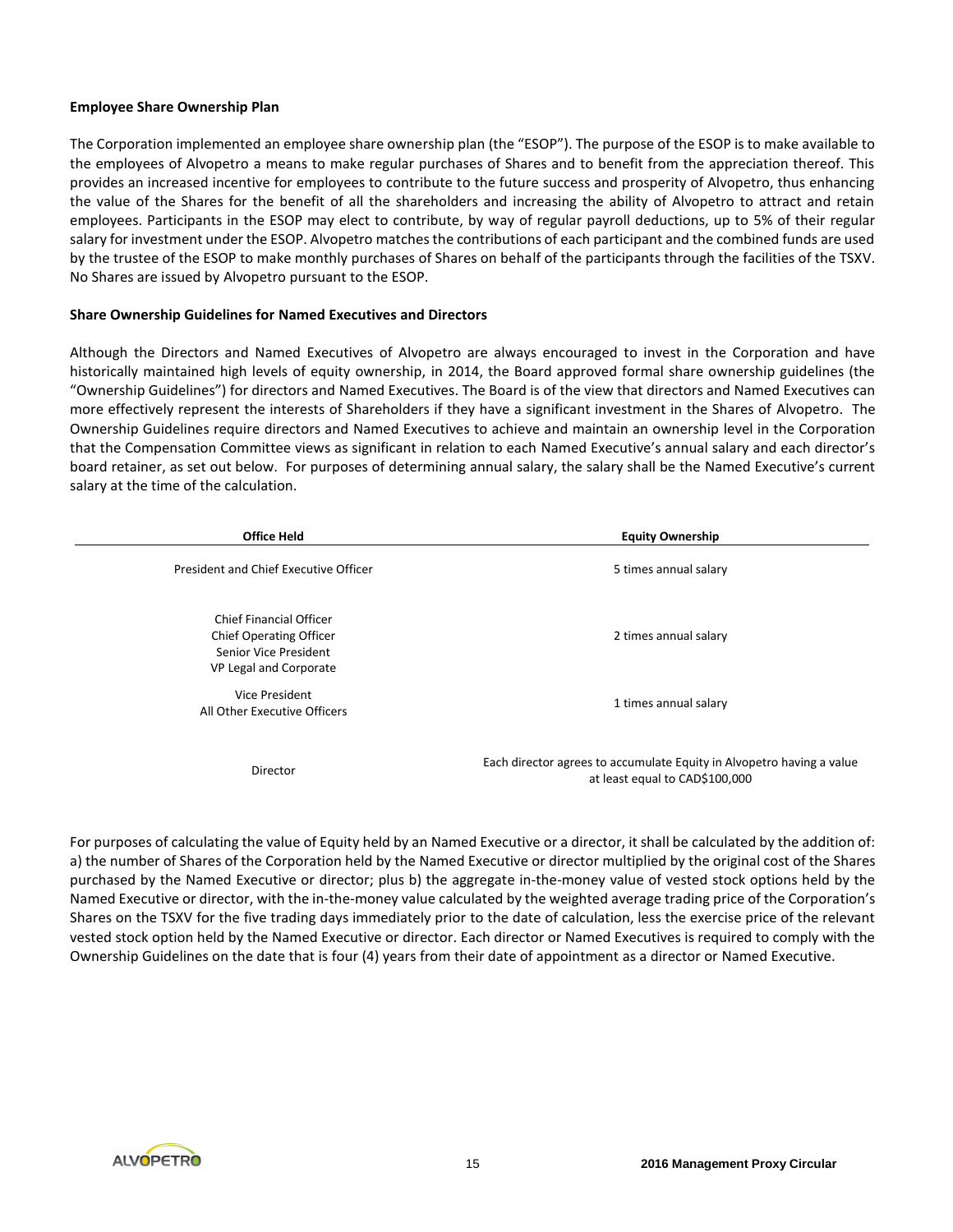# **COMPENSATION OF DIRECTORS**

# **General**

The Compensation Committee is responsible to recommend for consideration and approval by the Board as a whole the compensation program for our Directors. The main objectives of our compensation program for our Directors is to attract and retain the services of the most qualified Directors, compensate our Directors in a manner that is commensurate with the risks and responsibilities assumed in Board membership and is competitive with our peers and align the interests of our Directors with Shareholders. Corey C. Ruttan, the President and Chief Executive Officer of Alvopetro, is also a director. Mr. Ruttan does not receive any compensation specifically in relation to his duties as a director and references to the directors under this heading do not include him.

# **Directors' Compensation Table**

The table below sets out the compensation provided to non-management directors in 2015. The fair value of the Options is estimated based on the grant date using the Black-Scholes option-pricing model. For a description of the terms of the Option Plan, see under the heading "Stock Option Plan".

| Name                | <b>Cash Fees Earned</b><br>(\$) | <b>Option-Based Awards</b><br>(\$) | <b>Total</b><br>(\$) |
|---------------------|---------------------------------|------------------------------------|----------------------|
| Firoz Talakshi      | 10,000                          | 4,029                              | 14,029               |
| Geir Ytreland       | 10,000                          | 3,806                              | 13,806               |
| John D. Wright      | 10,000                          | 4,925                              | 14,925               |
| Kenneth R. McKinnon | 10,000                          | 4,141                              | 14,141               |
| Roderick L. Fraser  | 10,000                          | 3,917                              | 13,917               |

**Notes:**

(1) Option Based Awards consist of Options granted pursuant to the Option Plan. The fair value of Options granted is estimated based on the grant date using the Black-Scholes option-pricing model. For a description of the terms of the Option Plan, see details provided herein under the heading "Stock Option Plan".

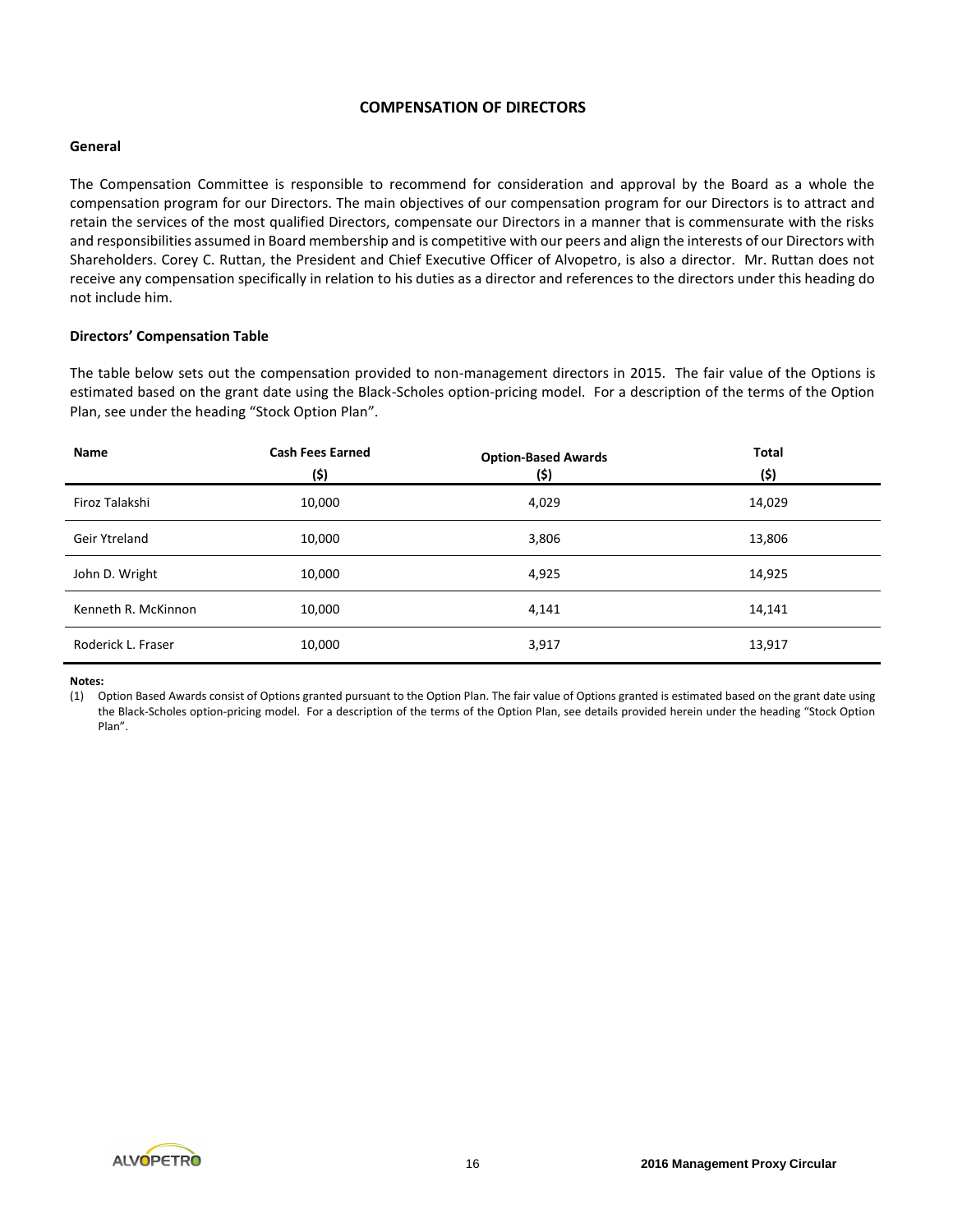# **Outstanding Options as at December 31, 2015**

The following table sets forth, with respect to each of the directors, details regarding Options outstanding as at December 31, 2015.

| Name                | <b>Number of Securities Underlying</b><br><b>Unexercised Options</b><br>$($ #) | <b>Option Exercise</b><br>Price<br>(\$) | <b>Option Expiration</b><br>Date | Value of Unexercised In-the-<br>Money Options(1)<br>(\$) |
|---------------------|--------------------------------------------------------------------------------|-----------------------------------------|----------------------------------|----------------------------------------------------------|
|                     | 88,149                                                                         | 1.02                                    | 16-Dec-2018                      | nil                                                      |
| Firoz Talakshi      | 45,000                                                                         | 0.40                                    | 24-Dec-2019                      | nil                                                      |
|                     | 45,000                                                                         | 0.28                                    | 10-Dec-2020                      | nil                                                      |
|                     | 83,252                                                                         | 1.02                                    | 16-Dec-2018                      | nil                                                      |
| Geir Ytreland       | 42,500                                                                         | 0.40                                    | 24-Dec-2019                      | nil                                                      |
|                     | 42,500                                                                         | 0.28                                    | 10-Dec-2020                      | nil                                                      |
|                     | 107,738                                                                        | 1.02                                    | 16-Dec-2018                      | nil                                                      |
| John D. Wright      | 55,000                                                                         | 0.40                                    | 24-Dec-2019                      | nil                                                      |
|                     | 55,000                                                                         | 0.28                                    | 10-Dec-2020                      | nil                                                      |
|                     | 90,597                                                                         | 1.02                                    | 16-Dec-2018                      | nil                                                      |
| Kenneth R. McKinnon | 46,250                                                                         | 0.40                                    | 24-Dec-2019                      | nil                                                      |
|                     | 46,250                                                                         | 0.28                                    | 10-Dec-2020                      | nil                                                      |
|                     | 85,700                                                                         | 1.02                                    | 16-Dec-2018                      | nil                                                      |
| Roderick L. Fraser  | 43,750                                                                         | 0.40                                    | 24-Dec-2019                      | nil                                                      |
|                     | 43,750                                                                         | 0.28                                    | 10-Dec-2020                      | nil                                                      |

#### **Notes:**

(1) The value of unexercised in-the-money Options is calculated for outstanding vested and unvested Stock Options based on the difference between the noted exercise price for the applicable grant and the closing price of the Corporation's Shares on the TSXV on December 31, 2015, being \$0.26.

#### **Incentive Plan Awards – Value Vested or Earned During the 2015 Year**

None of the vested Options held by the Directors were in-the-money during the year ended December 31, 2015 and the Directors did not receive any non-equity incentive plan compensation.

# **SECURITIES AUTHORIZED FOR ISSUANCE UNDER EQUITY COMPENSATION PLANS**

The following table sets forth information with respect to the Option Plan, as at December 31, 2015. The Corporation has in place an Incentive Share Plan (see "Equity Compensation Plans"), however, no Incentives have yet been granted or issued pursuant to the Incentive Share Plan.

| Number of securities to be issued upon | Weighted average exercise price of | Number of securities remaining available |
|----------------------------------------|------------------------------------|------------------------------------------|
| exercise of Options                    | outstanding Options                | for future issuance under Option Plan    |
| 6.843.436                              | \$0.66                             | 1,673,251                                |

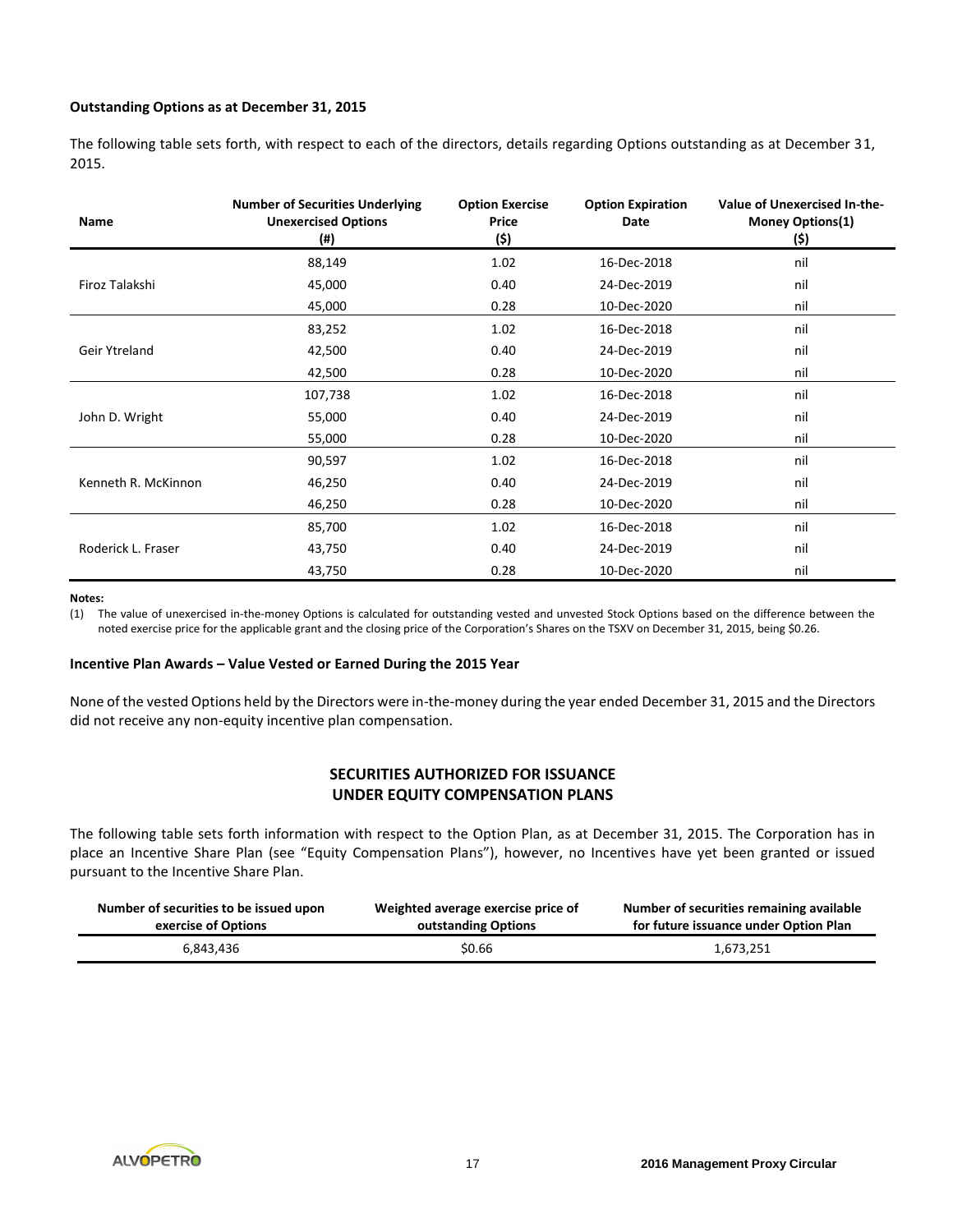# **EQUITY COMPENSATION PLANS**

# **STOCK OPTION PLAN**

# **General**

The purpose of the Option Plan is to provide the directors, officers, employees and consultants of Alvopetro (the "Participants") with an opportunity to purchase Shares and to benefit from the appreciation thereof. This will provide an increased incentive for the Participants to contribute to the future success and prosperity of Alvopetro, thus enhancing the value of the Shares for the benefit of all the shareholders and increasing the ability of Alvopetro to attract and retain individuals of exceptional skill.

The Option Plan is administered by the Board, but the Board may delegate administration to a committee of the Board consisting of not less than three directors. The Board may, from time to time, adopt such rules and regulations for administering the Option Plan as it may deem proper and in the best interests of Alvopetro.

# **Option Grants and Exercise Price**

Under the Option Plan, the Board may, from time to time, grant options ("Options") to such Participants as it chooses and, subject to the restrictions described below, in such numbers as it chooses.

The exercise price of each Option is fixed by the Board when the Option is granted, provided that such price shall not be less than the volume weighted average trading price per share for the Shares on the TSXV (or, if the Shares are not then listed and posted for trading on TSXV, on such stock exchange in Canada on which such shares are listed and posted for trading as may be selected for such purpose by the Board) for the five consecutive trading days ending on the last trading day preceding the date that the Option is granted.

Options granted to Participants are non-assignable.

# **Limits on Option Grants**

The aggregate number of Shares that may be reserved for issuance at any time under the Option Plan, together with any Shares reserved for issuance under any other share compensation arrangement implemented by Alvopetro after the date of the adoption of the Option Plan, shall be equal to 10% of outstanding Shares (on a non-diluted basis) outstanding at that time. In addition, any grant of Options under the Option Plan shall be subject to the following restrictions:

- (a) the aggregate number of Shares reserved for issuance pursuant to Options granted to any one person, when combined with any other share compensation arrangement, may not exceed 5% of the outstanding Shares(on a non-diluted basis);
- (b) the aggregate number of Shares reserved for issuance pursuant to Options granted to Insiders (as defined in exchange polices) pursuant to the Option Plan, when combined with any other share compensation arrangement, may not exceed 10% of the outstanding Shares (on a non-diluted basis);
- (c) the aggregate number of Shares issued within any one year period to Insiders pursuant to Options, when combined with any other share compensation arrangement, may not exceed 10% of the outstanding Shares (on a non-diluted basis);
- (d) the aggregate number of Shares reserved for issuance pursuant to Options granted to any one person who is a Consultant (as defined in exchange polices) in any twelve (12) month period, may not exceed 2% of the issued and outstanding Shares (on a non-diluted basis); and
- (e) the aggregate number of Shares reserved for issuance pursuant to Options granted to individuals conducting Investor Relations Activities (as defined in exchange polices) in any twelve (12) month period, may not exceed 2% of the issued and outstanding Shares (on a non-diluted basis).

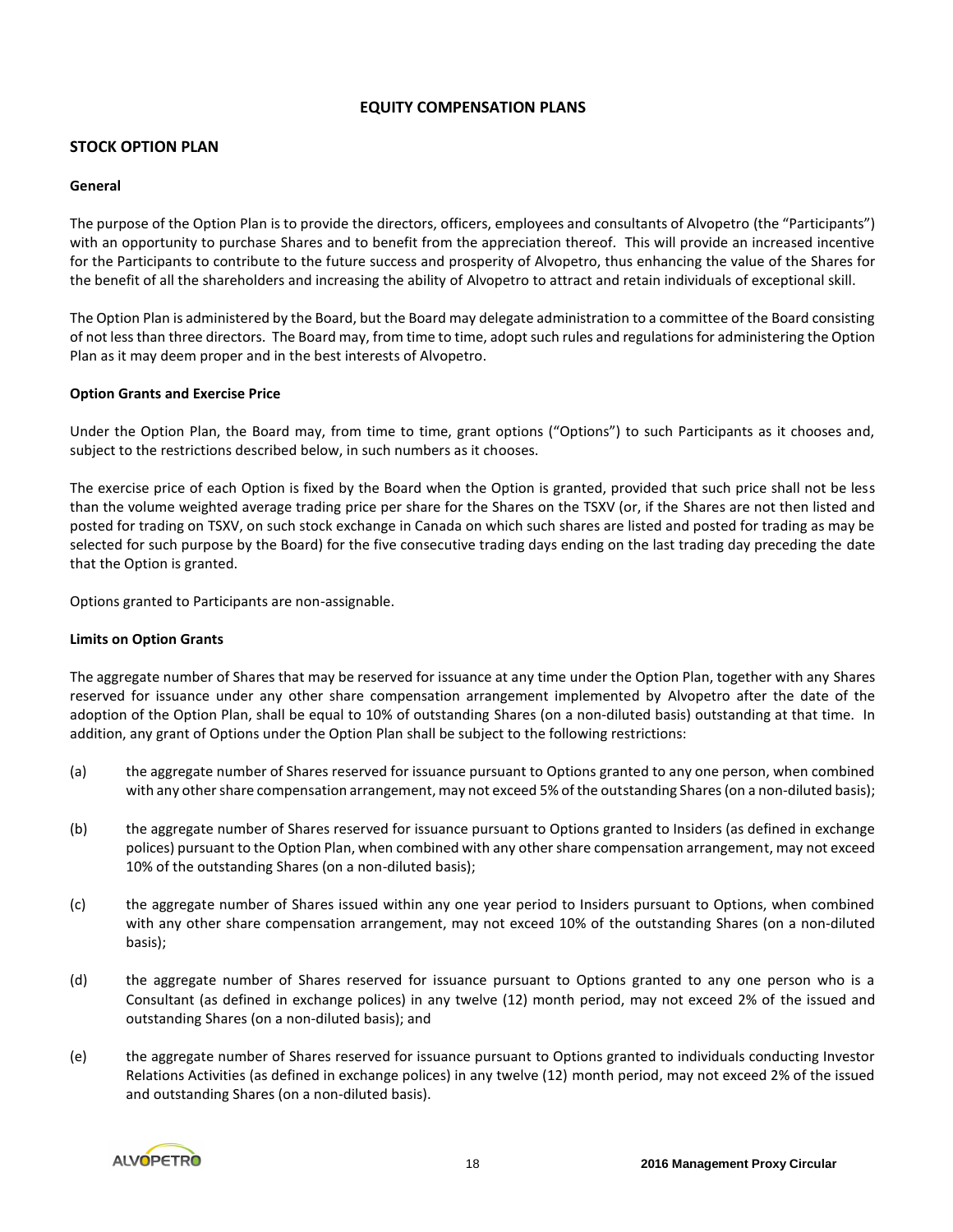# **Expiry**

The expiry date of Options granted pursuant to the Option Plan is set by the Board, but must not be later than ten years from the date of grant. Typically, Options granted expire after five years. In the event that any Option expires during, or within two business days after, a self-imposed blackout period on trading securities of Alvopetro, such expiry date will be deemed to be extended to the tenth day following the end of the blackout period.

In the event of the Participant ceasing to be a director, officer, employee or consultant of Alvopetro for any reason other than death (including the resignation or retirement of the Participant as a director, officer or employee of Alvopetro or the termination by Alvopetro of the employment of the Participant or the termination by Alvopetro or the Participant of the consulting arrangement with the Participant), all unvested Options held by such Participant shall immediately cease and terminate and be of no further force or effect and all vested Options held by such Participant shall cease and terminate and be of no further force or effect on the earlier of the expiry time of the Option and the thirtieth day following: (i) the effective date of such resignation or retirement; (ii) the date the notice of termination of employment is given by Alvopetro; or (iii) the date the notice of termination of the consulting agreement is given by Alvopetro to the Participant, as the case may be. Notwithstanding the foregoing, in the event of termination for cause, such Option shall cease and terminate immediately upon the date notice of termination of employment for cause is given by Alvopetro and shall be of no further force or effect whatsoever as to the Shares in respect of which an Option has not previously been exercised.

If a Participant dies, the legal representatives of the Participant may exercise the vested Options held by the Participant within a period after the date of the Participant's death as determined by the Board, provided that such period shall not extend beyond 6 months following the death of the Participant or exceed the expiry date of such Option.

# **Vesting**

The vesting period or periods of Options granted under the Option Plan is determined by the Board at the time of grant. The Board may, in its sole discretion at any time, accelerate vesting of Options previously granted. In the event a change of control of Alvopetro, as defined in the Option Plan, is contemplated or has occurred, all Options which have not otherwise vested in accordance with their terms shall vest and be exercisable at such time as is determined by the Board.

#### **Exercise**

Participants may exercise vested Options by providing a notice in writing signed by the Participant to Alvopetro together with payment in full of the exercise price for the Shares which are the subject of the exercise. Alvopetro will not provide Participants with financial assistance for the exercise of Options.

# **Amendments to the Option Plan**

The Board may amend the Option Plan and any Options granted thereunder in any manner, or discontinue it at any time, without the approval of the holders of a majority of the Shares, provided that:

- (a) the consent of the applicable Participants must be obtained for any amendment that would adversely affect any outstanding Options;
- (b) the approval of the holders of a majority of the Shares present and voting in person or by proxy at a meeting of Shareholders (including approval of the disinterested holders of Shares if required by exchange policies) must be obtained for any amendment that would have the effect of:
	- i) increasing the maximum percentage of Shares that may be reserved for issuance under the Option Plan;
	- ii) increasing the maximum percentage of Shares that may be reserved for issuance under the Option Plan to Insiders or any one person;

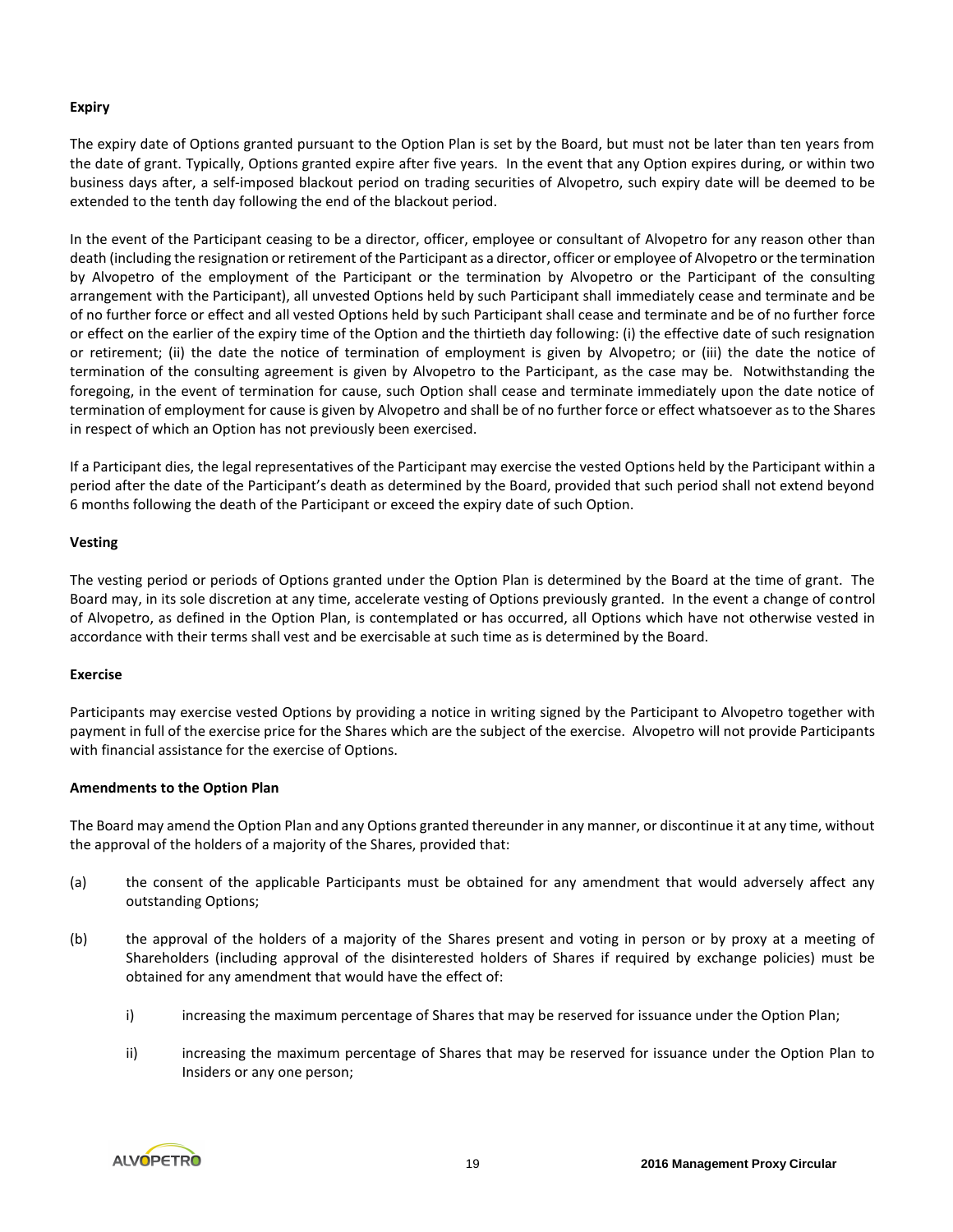- iii) increasing the maximum percentage of Shares that may be issued under the Option Plan within any one year period to Insiders, Consultants or individuals conducting Investor Relations Activities;
- iv) changing the amendment provisions of the Option Plan;
- v) changing the terms of any Options held by Insiders;
- vi) reducing the exercise price of any outstanding Options held by Insiders (including the reissue of an Option within 90 days of cancellation which constitutes a reduction in the exercise price);
- vii) amending the definition of Participants to expand the categories of individuals eligible for participation in the Option Plan;
- viii) extending the expiry date of an outstanding Option or amending the Option Plan to allow for the grant of an Option with an expiry date of more than ten years from the grant date; or
- ix) amending the Option Plan to permit the transferability of Options, except to permit a transfer to a family member, an entity controlled by the Participant or a family member, a charity or for estate planning or estate settlement purposes.

#### **Adjustments**

The Option Plan provides that appropriate adjustments in the number of Sharessubject to the Option Plan, the number of Shares optioned and the exercise price shall be made by the Board to give effect to adjustments in the number of Shares resulting from subdivisions, consolidations or reclassifications of the Shares, the payment of stock dividends by Alvopetro (other than dividends in the ordinary course) or other relevant changes in the authorized or issued capital of Alvopetro.

If a Participant elects to exercise an Option following the merger or consolidation of Alvopetro with any other corporation, whether by amalgamation, plan of arrangement or otherwise, the Participant shall be entitled to receive, and shall accept, in lieu of the number of Shares to which the Participant was theretofore entitled upon such exercise, either, at the discretion of the Board the kind and amount of shares and other securities or property which such Participant could have been entitled to receive as a result of such merger or consolidation if, on the effective date thereof, the Participant had been the registered holder of the number of Shares to which the Participant was theretofore entitled to purchase upon exercise.

#### **INCENTIVE SHARE PLAN**

#### **General**

The purpose of the Incentive Share Plan is to provide directors, officers and employees of, and consultants to, Alvopetro with incentive compensation in the form of Shares of Alvopetro issuable after defined vesting periods. This provides an increased incentive for the participants to contribute to the future success of Alvopetro, enhancing the value of the Shares for the benefit of all shareholders and increasing the ability of Alvopetro to attract and retain individuals of exceptional skill. As of the date hereof, there have been no Incentives granted pursuant to the Incentive Share Plan.

#### **Limitations under the Incentive Share Plan**

The Incentive Share Plan provides that the maximum number of shares reserved for issuance under the Incentive Share Plan shall not exceed 1,700,000 Shares, representing 1.99% of the Shares currently issued and outstanding. In addition, the maximum number of Shares reserved for issuance pursuant to both Incentives issuable under the Incentive Share Plan and options issued under the Option Plan at any time shall not exceed 10% of the issued and outstanding Shares of Alvopetro at any such time. Incentives under the Incentive Share Plan consist of Restricted Share Units (RSU's), Deferred Share Units (DSU's), and Performance Share Units (PSU's), all as more particularly described herein. As of the date hereof, there have been no Incentives granted pursuant to the Incentive Share Plan.

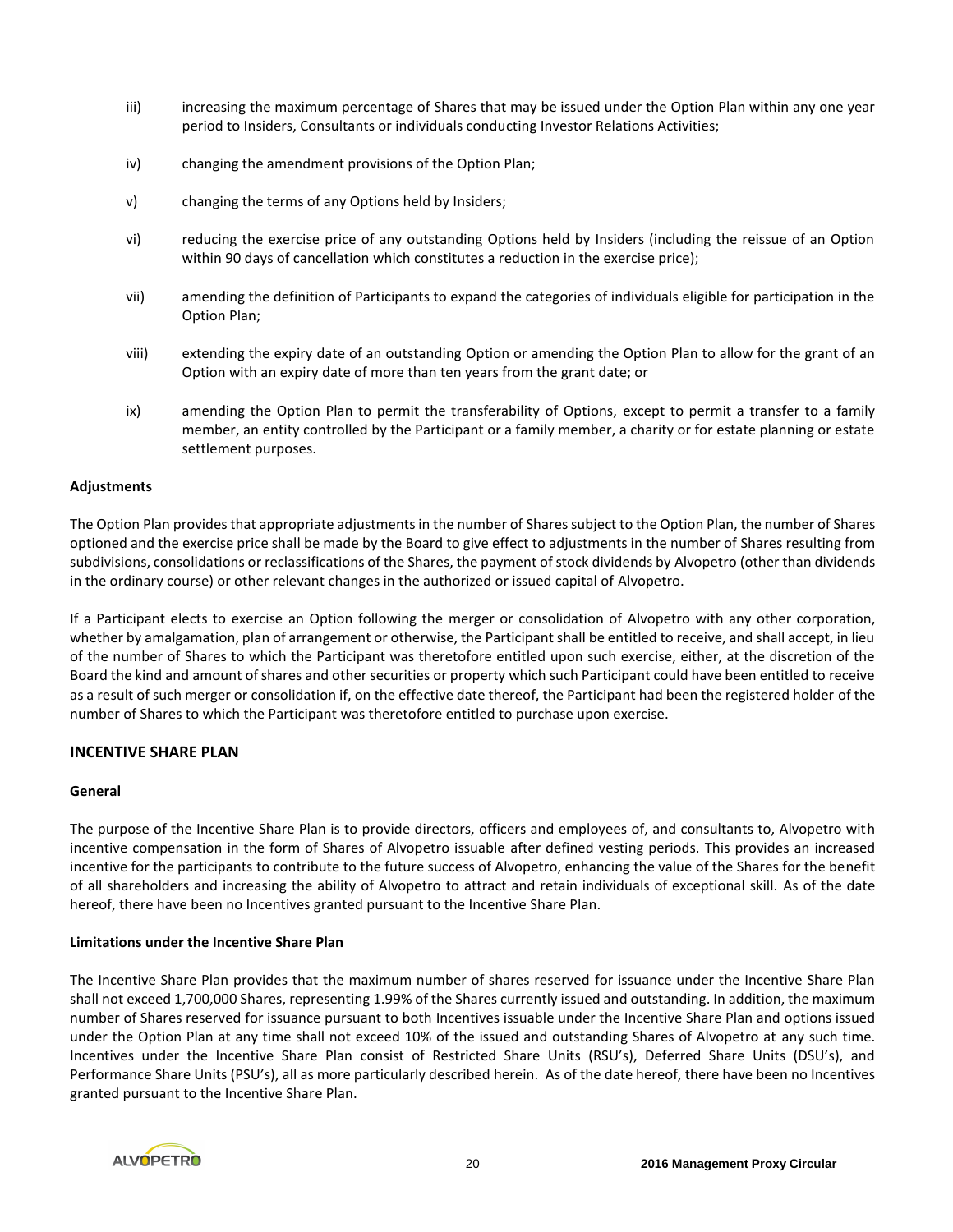In addition, i) the aggregate number of Shares reserved for issuance pursuant to Incentives granted to any one person, when combined with any other share compensation arrangement, may not exceed 5% of the outstanding Shares (on a non-diluted basis); ii) the aggregate number of Shares reserved for issuance pursuant to Incentives granted to Insiders, when combined with any other share compensation arrangement, may not exceed 10% of the outstanding Shares (on a non-diluted basis); iii) the aggregate number of Shares issued within any one year period to Insiders pursuant to Incentives, when combined with any other share compensation arrangement, may not exceed 10% of the outstanding Shares (on a non-diluted basis); iv) the number of Incentives issuable under the Plan within any one year period to any one individual may not exceed 1% of the outstanding Shares (on a non-diluted basis); and v) the number of Incentives issuable under the Plan within any one year period to Insiders, may not exceed 2% of the outstanding Shares (on a non-diluted basis).

# **Description of RSUs, PSUs and DSUs issuable under the Incentive Share Plan**

RSU's are expected to typically vest as to one third on each of the first, second and third anniversaries of the date of grant. Upon vesting and exercise, each RSU can be redeemed by the holder, without the payment of any additional consideration, in exchange for: (i) one Share; or ii) at the sole election of the Corporation, a cash payment equal to the five (5) day volume weighted average trading price of the Shares on the TSXV prior to the date of exercise.

PSU's are expected to typically cliff vest after three years with a payout percentage between 0% and 250% calculated at the time of the vesting of a PSU based on performance criteria established by the Board in its discretion at the time of the grant. Upon vesting and exercise, each PSU can be redeemed by the holder, without the payment of any additional consideration, in exchange for: (i) a number of Shares equal to each Share multiplied by the payout percentage; or ii) at the sole election of the Corporation, a cash payment equal to the five (5) day volume weighted average trading price of the Shares, multiplied by the applicable payout percentage, on the TSXV prior to the date of exercise.

DSU's are the only type of incentive issuable under the Incentive Share Plan that may be issued to non-employee directors of Alvopetro. DSUs granted are expected typically vest on the third anniversary of the grant date or on the date that the nonemployee director ceases to be a director of Alvopetro for any reason, including change of control, resignation, retirement, death or failure to obtain re-election as a director under the Incentive Share Plan. Upon vesting and exercise, each DSU can be redeemed by the holder, without the payment of any additional consideration, in exchange for: (i) one Share; or ii) at the sole election of the Corporation, a cash payment equal to the five (5) day volume weighted average trading price of the Shares on the TSXV prior to the date of exercise.

# **Cash Settlement**

Alvopetro has the discretion to satisfy its obligation to issue a Share upon the vesting and redemption of Incentives by paying the cash value of such Share based on the five day volume weighted average trading price of the Shares on the TSXV prior to date of exercise. To the extent that Alvopetro does satisfy its obligation to issue a Share upon the vesting and redemption of a DSU, RSU or PSU by paying cash instead, there will be no reduction in the number of Shares remaining available for issuance pursuant to the Incentive Share Plan.

# **Acceleration of Vesting and Change of Control Provisions**

The Board may, in its sole discretion at any time, accelerate vesting of Incentives previously granted. In the event a change of control of Alvopetro, as defined in the Incentive Share Plan, is contemplated or has occurred, all Incentives which have not otherwise vested in accordance with their terms shall vest upon the occurrence of the change of control or such earlier or later time as is determined by the Board.

#### **Termination and Assignment**

In the event of the resignation, retirement or death of a Participant, or the termination of the employment of a Participant, whether with or without cause or reasonable notice, all unvested RSUs and PSUs held by the Participant shall immediately cease and terminate and thereafter shall be of no further force or effect whatsoever. Incentives granted to Participants are nonassignable.

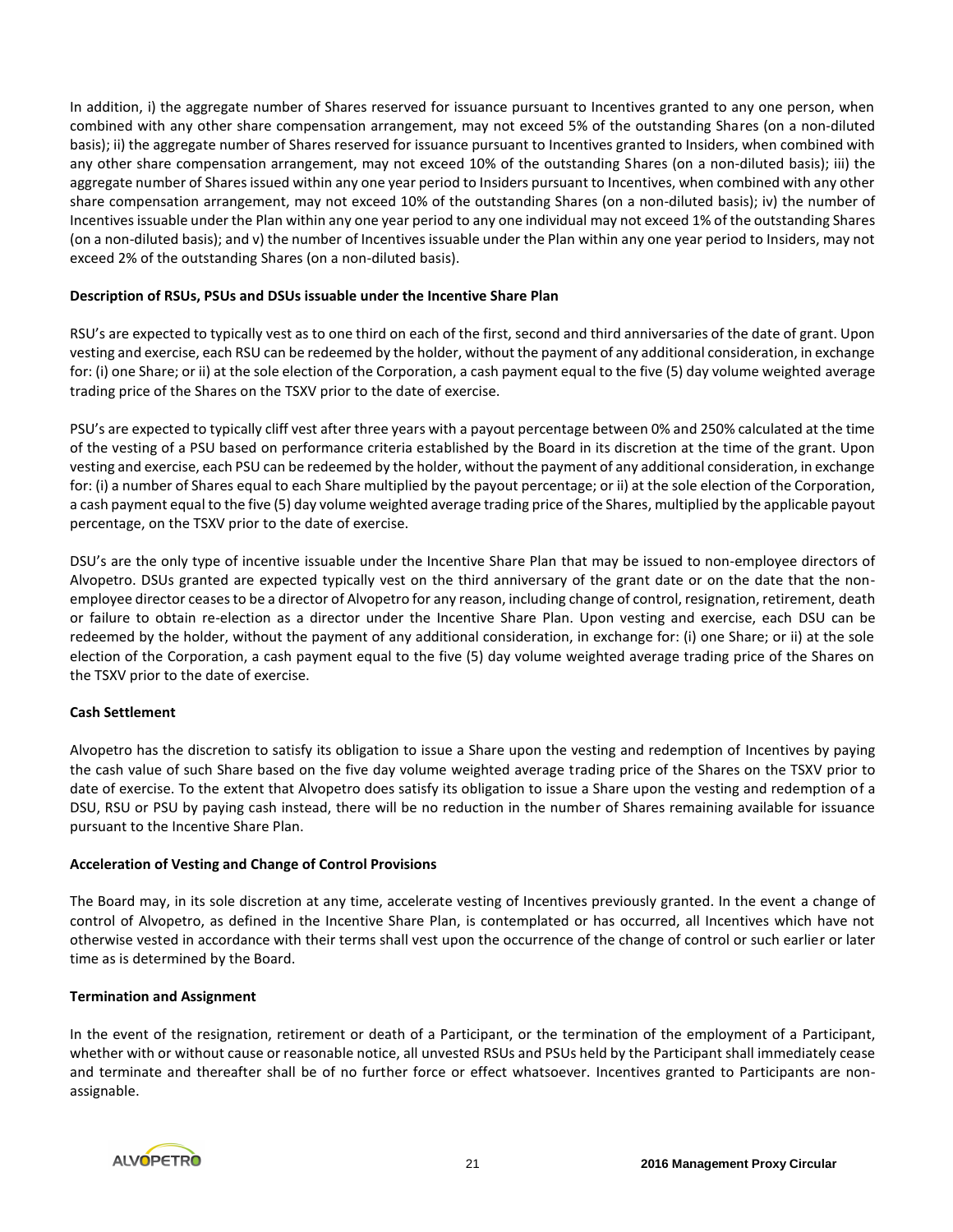# **GOVERNANCE**

# **General**

While the Board has delegated the responsibility for day-to-day management of the Corporation to management, the Board has implicitly and explicitly acknowledged its responsibility for the stewardship of the Corporation, including the responsibility for:

- (a) approving and monitoring the Corporation's strategic planning through a regular reporting and review process;
- (b) the identification of the principal risks of the Corporation's business and ensuring the implementation of appropriate systems to manage these risks;
- (c) the appointment of the senior executive officers and succession planning; and
- (d) ensuring timely and accurate communications to shareholders of financial and other matters in accordance with applicable laws.

At the Corporation's expense, individual directors may engage outside advisors on any matter, when it considers it necessary or desirable. The Board or any committee of the Board has the sole authority to retain and terminate any such advisors, including sole authority to review an advisor's fees and other retention terms.

# **Majority Voting Policy**

Shareholders should note that the form of proxy or voting instruction form allows for voting for individual directors rather than for directors as a slate. In addition, the Board adopted a Majority Voting Policy effective April 22, 2014, pursuant to which, in an uncontested election of directors, a director who receives more "withhold" votes than "for" votes at the annual meeting of Shareholders will tender his or her resignation to the Chair of the Board, to be effective upon acceptance by the Board. The Board will expeditiously consider the director's offer to resign and determine whether or not to accept the offer. The Board will make its decision and announce it in a news release within 90 days following the annual meeting, including the reasons for its decision. A director who tenders a resignation pursuant to this policy will not participate in any meeting of the Board at which the resignation is considered. We expect that any such resignation will be accepted by the Board unless special circumstances exist that warrant the resigning director continuing to serve on the Board. For this reason, unless such special circumstances exist, a withhold vote in respect of a director is equivalent to voting against the election of such director.

# **Mandate of the Board**

The Board and each of its Committees have written mandates. Refer to Schedule "A" of this Information Circular for the full text of the mandate of the Board. The Board has the responsibility to oversee the conduct of the business of the Corporation and has delegated the responsibility for the day-to-day conduct of the business to the President and Chief Executive Officer and other members of management, subject to compliance with plans and objectives that may be approved from time to time by the Board.

# **Composition of the Board**

The Board is currently comprised of six members, a majority (five) of whom are considered independent. Messrs. Fraser, Ytreland, McKinnon, Wright (Chairman of the Board) and Talakshi are independent directors.

Mr. Ruttan is not considered an independent director as he would be considered to have a "material relationship", as defined in National Instrument 52-110 - *Audit Committees* ("NI 52-110"), with the Corporation as Mr. Ruttan is the current President and Chief Executive Officer of Alvopetro.

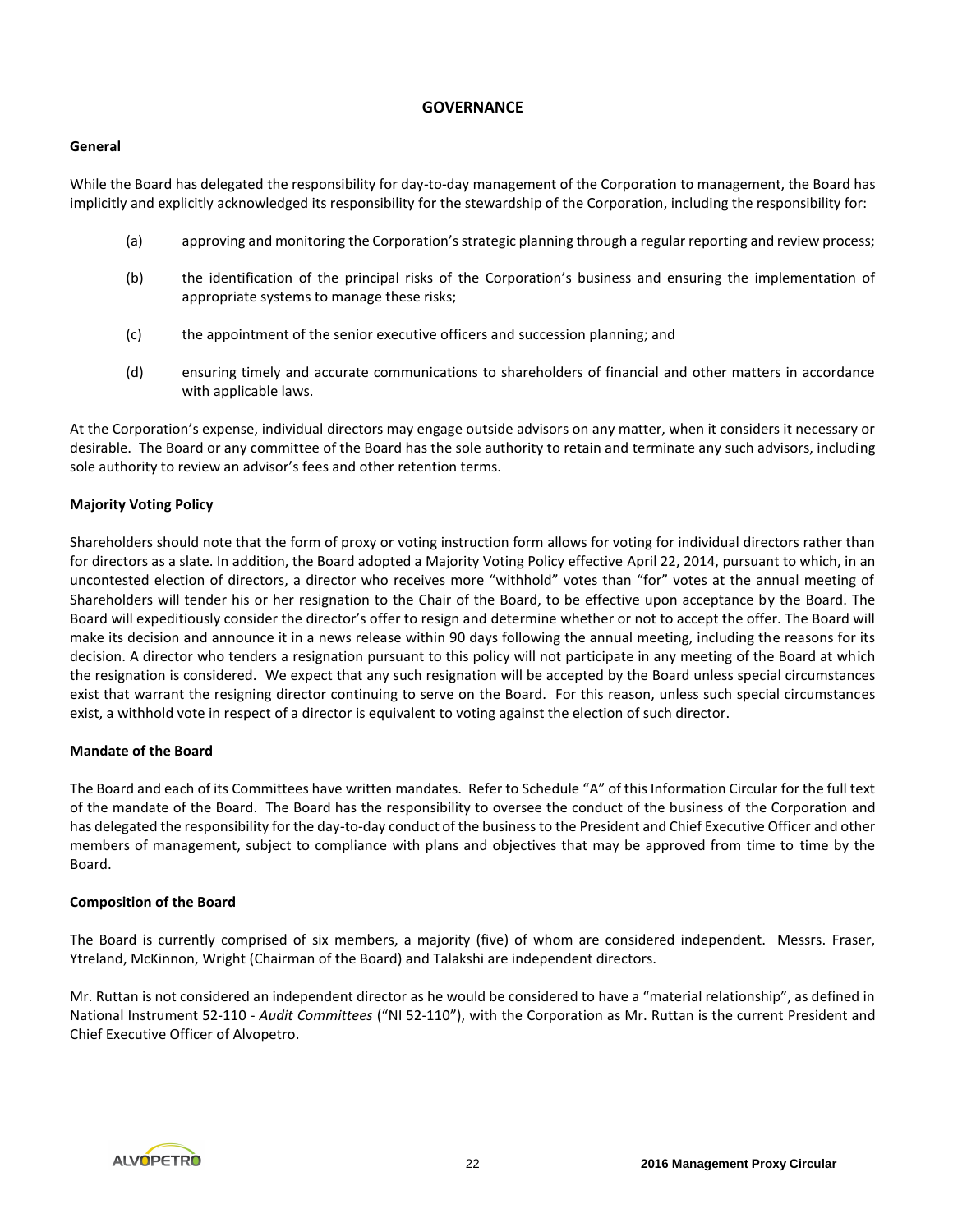# **Board Meetings**

The Board is scheduled to meet at least quarterly, with additional meetings held as appropriate or required. The Board will also meet as necessary to consider specific developments or opportunities as they arise. Where appropriate, key management personnel and professional advisors are invited to attend meetings to speak to these issues.

While the Board does not hold regularly scheduled meetings comprised solely of independent directors, a portion of each Board meeting consists of an *in camera* session of the independent directors, where members of management of the Corporation are not in attendance.

In addition, the Board holds a one day dedicated Board Strategy Session each year to ensure alignment and to facilitate clear communication between the Board and senior management with respect to our corporate strategy. Discussions also occur at our regularly scheduled Board meetings throughout the year to update the corporate strategy and to address and prioritize developments, opportunities, and issues that arise during the year.

In 2015, the Board held five (5) meetings, at which all directors were present. In 2015, the Audit Committee of the Board of Directors held four (4) meetings, at which all committee members were present. In 2015, the Reserves Committee and the Compensation Committee of the Board each held two (2) meetings, at which all committee members were present.

#### **Members of the Alvopetro Board who are Directors of Other Reporting Issuers**

The following table sets forth the Board members' directorship of other reporting issuers.

| <b>Director</b>     | <b>Other Public Company Directorships</b> |
|---------------------|-------------------------------------------|
| Geir Ytreland       | ----                                      |
| Kenneth R. McKinnon | Lightstream Resources Ltd.                |
|                     | Touchstone Exploration Inc.               |
| Corey C. Ruttan     | Lightstream Resources Ltd.                |
|                     | Touchstone Exploration Inc.               |
| Firoz Talakshi      |                                           |
| John D. Wright      | Lightstream Resources Ltd.                |
|                     | Hawk Exploration Ltd.                     |
|                     | Touchstone Exploration Inc.               |
| Roderick L. Fraser  |                                           |

#### **Committees of the Board**

The Board has three (3) committees: the Audit Committee, the Reserves Committee and the Compensation Committee. All of the committees of the Board operate under written mandates. The Board may also form independent or special committees from time to time to evaluate certain transactions. The Chair of each Committee of the Board is charged with leading and assessing each committee to ensure it fulfills its mandate.

The primary function of the Audit Committee is to assist the Board in fulfilling its responsibilities by reviewing: the financial reports and other financial information provided by Alvopetro to any regulatory body or the public; the Corporation's systems of internal controls regarding preparation of those financial statements and related disclosures that management and the Board have established; and the Corporation's auditing, accounting and financial reporting processes generally.

The purpose of the Compensation Committee is to assist the Board in fulfilling its responsibility by reviewing, evaluating and determining matters relating to compensation of the directors, officers and employees of the Corporation.

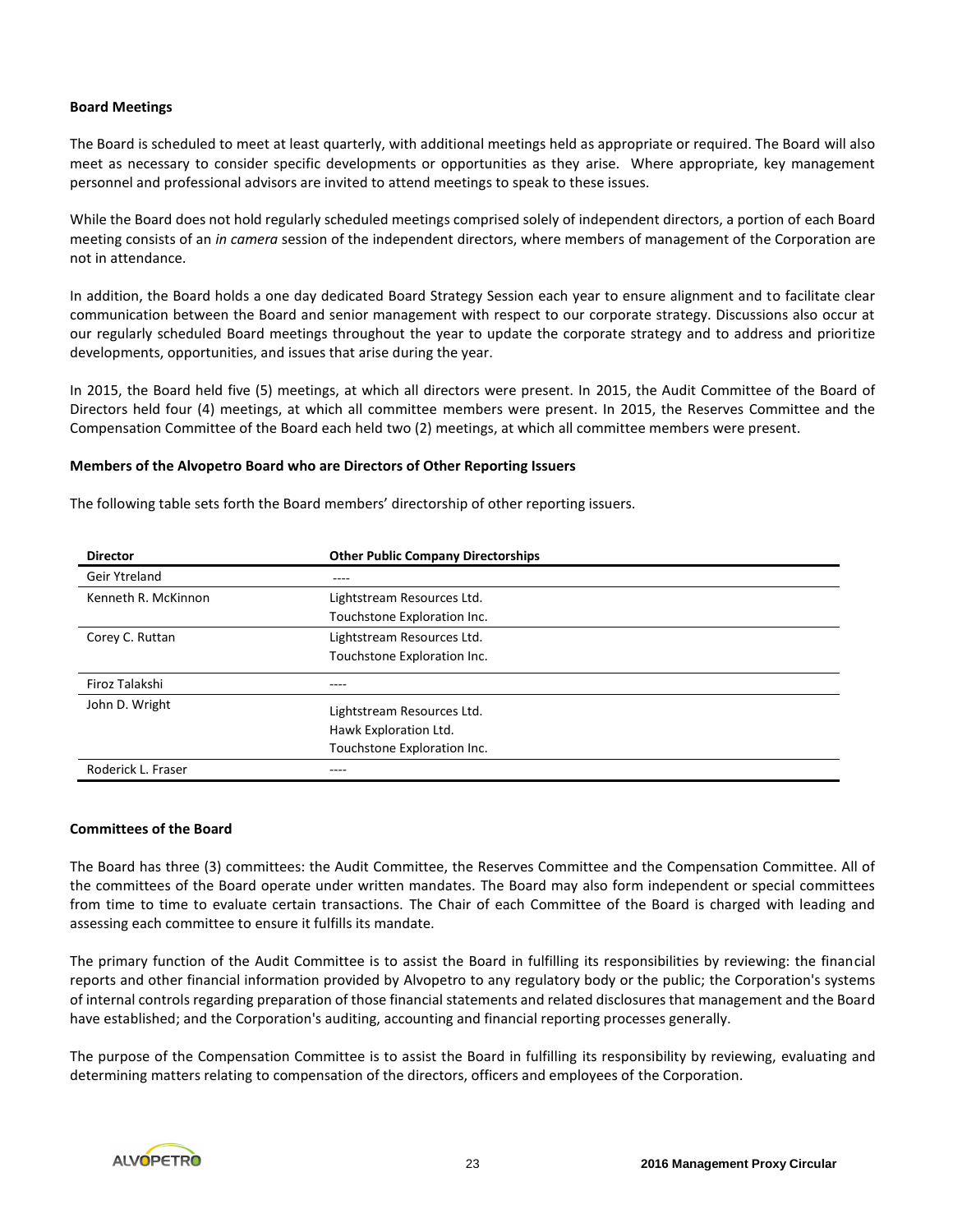The primary function of the Reserves Committee is to assist the Board in the selection, engagement and instruction of an independent reserves evaluator for the Corporation, ensuring there is a process in place to provide all relevant reserves data to the independent reserves evaluator and monitoring and reviewing the preparation of the independent reserves evaluation of the Corporation.

# **Orientation and Continuing Education**

The Board provides an informal orientation program for all new directors. New members of the Board are provided with background information about the Corporation's business, current issues and corporate strategy. New members of the Board also receive a copy of the Corporation's Vision and Values statement, the Disclosure, Trading and Confidentiality Policy, and all policies of the Corporation. In addition, all directors, both current and new, are encouraged to attend, at the expense of the Corporation, applicable educational programs so as to ensure that they are familiar with aspects of the Corporation's operations and assets. Educational programs are also provided for directors on an 'as requested' basis. As well, any Board member has unrestricted direct access to any member of senior management and their staff at any time.

The Board believes that these procedures are practical and effective in light of the Corporation's particular circumstances, including the size of the Board, the size of the Corporation, the nature and scope of the Corporation's business and operations and the experience and expertise of Board members.

# **Code of Ethics and Policies**

The Corporation has in place a written Vision and Values statement, which outlines the Corporation's commitment to safety, shareholder value, its employees, the environment and integrity. Management of the Corporation and the Board are of the view that the Vision and Values statement encourages and promotes a culture of ethical business conduct within the Corporation. A copy of the Vision and Values statement can be obtained free of charge by writing to the Chief Financial Officer of the Corporation.

The Board has adopted an extensive Disclosure, Confidentiality and Trading Policy to which all its directors, officers, employees and consultants are subject. This policy encourages ethical conduct in that it reflects the importance of confidentiality in respect of the Corporation's activities and restricts trading in the securities of the Corporation at times when individuals may be in possession of material non-public information. In addition, the Disclosure Policy covers the timely reporting of material information in accordance with applicable laws and rules. Our Disclosure Policy is administered by senior officers who are responsible for reviewing material public disclosures.

Alvopetro has a Whistleblower Policy to permit employees to anonymously report concerns regarding compliance with corporate policies and applicable laws, as well as any concerns regarding auditing, internal control and accounting matters. These procedures are designed to ensure that employees' reports are treated as confidential.

In addition, the Corporation has a formal anti-corruption training program and requires all employees and directors to complete an annual certification each year with respect to anti-corruption policies and all of the policies of the Corporation. Compliance with the Corporation's various policies is monitored by management of the Corporation, with reports to the Board, if necessary.

Management prepares informational memos that are distributed to all staff members on topics that are relevant to Alvopetro and the applicable legislation under which we operate.

In light of the foregoing, the Corporation has not adopted a formal written code of ethics, however may do so in future.

Board members must disclose any potential conflicts of interest in respect of matters addressed at Board meetings. Each member of the Board must disclose all actual or potential conflicts of interest and refrain from voting on matters in which such Director has a conflict of interest.

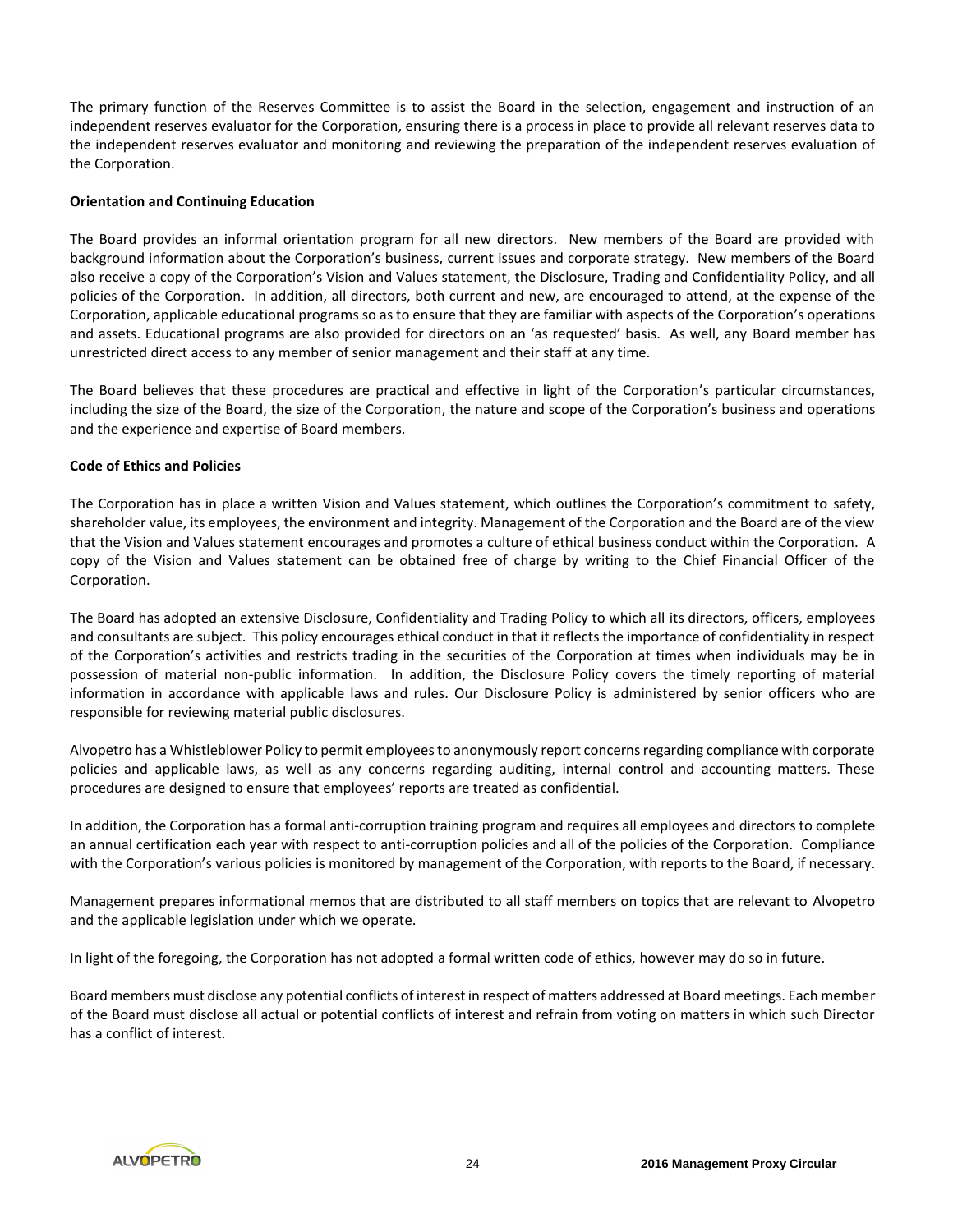# **Nomination of Board Members**

The Board retains overall responsibility to identify and recommend suitable candidates for nomination for election as directors of the Corporation and consider the competencies and skills the Board, as a whole, should possess.

# **Board Assessments**

The Board annually reviews the effectiveness of the Board, its committees, and the contributions of individual Board members. These annual formal assessments are conducted through a written evaluation of the Board completed by each Board member and an individual written self-assessment completed by each Board member. The objective of the assessments are to ensure the continued effectiveness of the Board in the execution of its responsibilities and to contribute to a process of continuing improvement. The assessments consider, in the case of the Board or a committee, the applicable mandate, and the competencies and skills each individual Director is expected to bring to the Board and the Committees on which they are members of. The Corporation does not have a formal retirement policy for directors.

# **INDEBTEDNESS OF DIRECTORS AND SENIOR OFFICERS**

No director, executive officer or proposed nominee for election as a director, nor any of their associates, is or has been at any time since the beginning of the most recently completed financial year of the Corporation, indebted to the Corporation or any of its subsidiaries, nor is, or at any time since the beginning of the most recently completed financial year of the Corporation has, any indebtedness of any such person been the subject of a guarantee, support agreement, letter of credit or other similar arrangement or understanding provided by the Corporation or any of its subsidiaries.

# **INTEREST OF INFORMED PERSONS IN MATERIAL TRANSACTIONS**

For the purposes of this Information Circular, an "informed person" means (i) a director or officer of the Corporation, (ii) a director or officer of a person or company that is itself an informed person, or (iii) any person or company who beneficially owns, directly or indirectly, and/or exercises control or direction over voting securities of the Corporation carrying more than 10% of the voting rights attaching to all outstanding voting securities of the Corporation.

To the knowledge of management of the Corporation, since the beginning of the financial year ended December 31, 2015, no informed person of the Corporation, nominee for director of the Corporation, nor any affiliate or associate of any informed person or nominee for director, had any material interest, direct or indirect, in any transaction or proposed transaction which has materially affected or would materially affect the Corporation.

# **ADDITIONAL INFORMATION CONCERNING THE AUDIT COMMITTEE**

Reference is made to the Corporation's Annual Information Form ("AIF") dated April 6, 2016, which information is hereby incorporated by reference. The AIF can be found on SEDAR at www.sedar.com or on the Corporation's website at www.alvopetro.com.

# **ADDITIONAL INFORMATION**

Additional information relating to the Corporation is available on SEDAR at www.sedar.com. Financial information is provided in the Corporation's financial statements and MD&A for its most recently completed financial year. Copies of the documents incorporated herein by reference may be obtained on SEDAR or on request without charge from the Chief Financial Officer of the Corporation by submitting a request to the Corporation by telephone at 587.794.4224, by email: *info@alvopetro.com*, or by mail to Alvopetro Energy Ltd., Suite 1175, 332-6<sup>th</sup> Avenue SW, Calgary, Alberta, T2P 0B2, Attention: Chief Financial Officer.

# **OTHER MATTERS**

Our management knows of no amendment, variation or other matter to come before the Meeting other than the matters referred to in the Notice of Annual General Meeting. However, if any other matter properly comes before the Meeting, the accompanying proxy will be voted on such matter in accordance with the best judgment of the person voting the proxy.

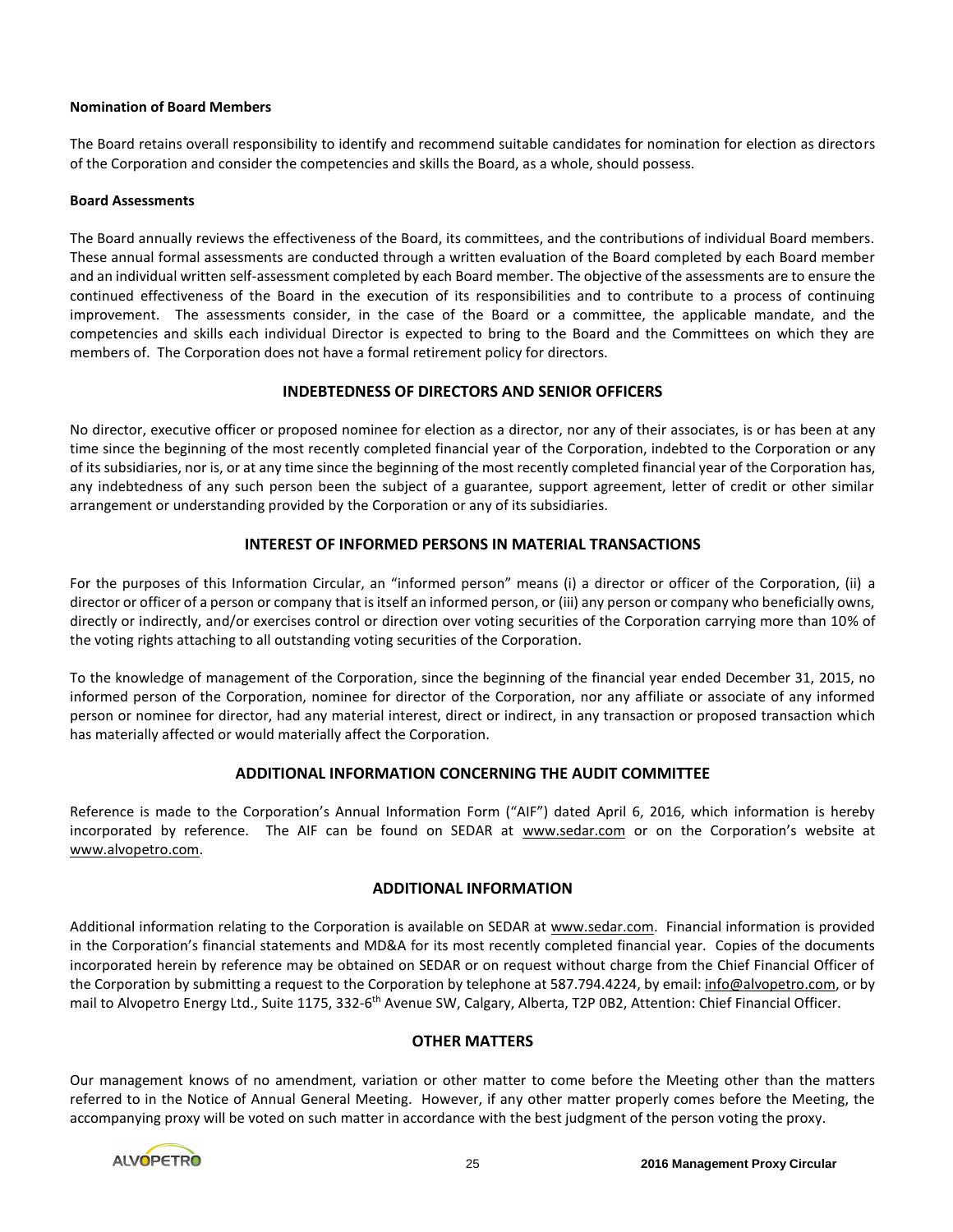# **SCHEDULE "A" - MANDATE OF THE BOARD OF DIRECTORS**

This mandate defines the role of the Board of Directors of the Corporation. The fundamental responsibilities of the Board of Directors of Alvopetro Energy Ltd. (the "Corporation") are to: (i) appoint and oversee a competent executive team to manage the business of the Corporation, with a view to maximizing shareholder value, (ii) identify and understand the risks associated with the business of the Corporation and (iii) ensure corporate conduct in an ethical and legal manner via an appropriate system of corporate governance, disclosure processes and internal controls. The following are the key guidelines governing how the Board will operate to carry out its duties.

# **1. Duty of Oversight**

The Board is responsible for overseeing and supervising management's conduct of the business of the Corporation to ensure that such business is being conducted in the best interests of the Corporation and its shareholders.

# **2. Formulation of Corporate Strategy**

Management is responsible for the development of an overall corporate strategy to be presented to the Board. The Board shall ensure there is a formal strategic planning process in place and shall review and, if it sees fit, endorse the corporate strategy presented by management. The Board shall monitor the implementation and execution of the corporate strategy.

# **3. Principal Risks**

The Board should have a continuing understanding of the principal risks associated with the business of the Corporation. It is the responsibility of management to ensure that the Board and its committees are kept well informed of changing risks. The principle mechanisms through which the Board reviews risks are the Audit Committee and the Reserves Committee and the strategic planning process. It is important that the Board understands and supports the key risk decisions of management.

#### **4. Internal Controls and Communication Systems**

The Board ensures that sufficient internal controls and communication systems are in place to allow it to conclude that management is discharging its responsibilities with a high degree of integrity and effectiveness. The confidence of the Board in the ability and integrity of management is the paramount control mechanism.

#### **5. Financial Reporting, Operational Reporting and Review**

The Board ensures that processes are in place to address applicable regulatory, corporate, securities and other compliance matters, including applicable certification requirements regarding the financial, operational and other disclosure of the Corporation.

The Board reviews and approves the financial statements, related MD&A and reserves evaluations of the Corporation.

The Board reviews annual operating and capital plans and reviews and considers all amendments or departures proposed by management from established strategy, capital and operating plans or matters of policy which diverge from the ordinary course of business.

The Board reviews operating and financial performance results relative to established strategy, budgets and objectives.

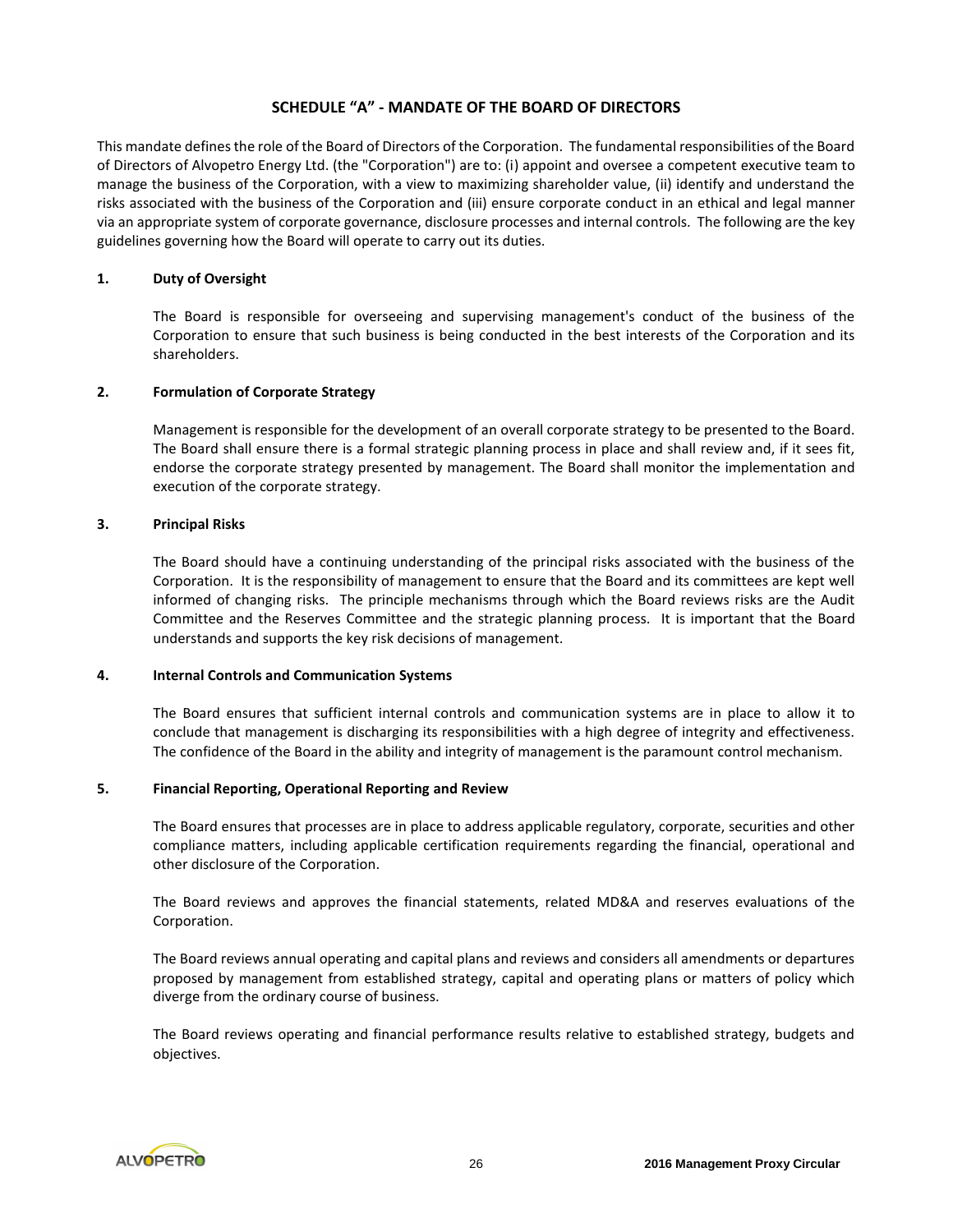#### **6. Succession Planning and Management Development**

The Board considers succession planning and management recruitment and development. The Chief Executive Officer and the Compensation Committee shall periodically review succession planning and management recruitment and development.

# **7. Disclosure and Communication Policy**

The Corporation has adopted a policy governing disclosure and communication concerning the affairs of the Corporation. Housekeeping and non-material amendments to the Policy may be made by the Disclosure Committee. Significant changes to the Disclosure and Communication Policy shall be reviewed by the Board.

# **8. The Chair of the Board**

The Board shall appoint a Chair from among its members. The role of the Chair is to act as the leader of the Board, to manage and co-ordinate the activities of the Board and to oversee execution by the Board of this written mandate.

# **9. Committees**

The Board may appoint such committees as it sees fit. Each committee operates according to the mandate for such committee approved by the Board and outlining its duties and responsibilities and the limits of authority delegated to it by the Board. The Board reviews and re-assesses the adequacy of the mandate of each committee on a regular basis and, with respect to the Audit Committee, at least once a year.

# **10. Committee Chairs and Committee Members**

The Chair shall propose the leadership and membership of each committee. In preparing recommendations, the Chair will take into account the preferences, skills and experience of each director. Committee Chairs and members are appointed by the Board at the first Board meeting after the annual shareholder meeting or as needed to fill vacancies during the year.

Each committee's meeting schedule will be determined by its Chair and members based on the committee's work plan and mandate. The committee Chair will develop the agenda for each committee meeting. Each committee will report in a timely manner to the Board on the results of its meetings.

# **11. Board Meetings, Agendas and Notice**

The Board will meet a minimum of 4 times per year.

The Chair, in consultation with the Chief Executive Officer, the Chief Financial Officer and the VP Legal and Corporate, will develop the agenda for each Board meeting. Under normal circumstances, management will use its best effort to distribute the agenda and related materials to directors not less than two business days before the meeting. All directors are free to suggest additions to the agenda.

Notice of the time and place of every meeting may be given orally, or in writing, or by e-mail to each member of the Committee at least two business days prior to the time fixed for such meeting. A member may in any manner waive notice of the meeting. Attendance of a member at a meeting shall constitute waiver of notice of the meeting except where a member attends a meeting for the express purpose of objecting to the transaction of any business on the grounds that the meeting was not lawfully called.

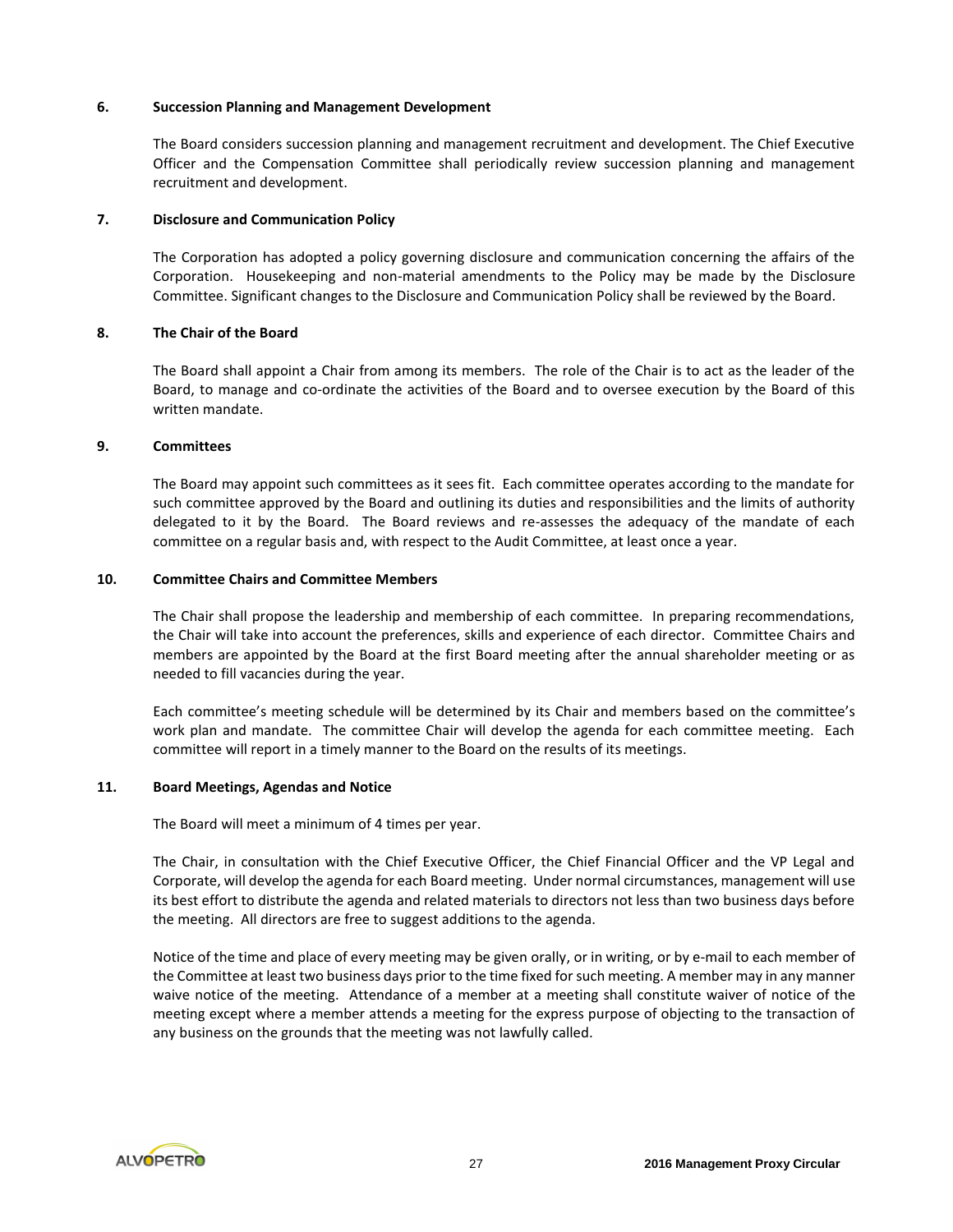# **12. Information for Board Meetings**

Material distributed to the directors in advance of Board meetings should be concise, yet complete, and prepared in a way that focuses attention on critical issues to be considered. Reports may be presented during Board meetings by directors, management or staff, or by invited outside advisors. Presentations on specific subjects at Board meetings should briefly summarize the material sent to directors, so as to maximize the time available for discussion on questions regarding the material.

It is recognized that under some circumstances, due to the confidential nature of matters to be discussed at a meeting, it would not be prudent or appropriate to distribute written material in advance.

#### **13. Non-Directors at Board Meetings**

The Board appreciates the value of having management team members attend Board meetings to provide information and opinions to assist the directors in their deliberations. The Board, through the Chair, can determine management attendees at Board meetings.

# **14. Board Relations with Management**

Board policies and guidelines are issued to management for their adherence. Directors may direct questions or concerns on management performance to the Chair, to the President and Chief Executive Officer or through Board and committee meetings. While the Board establishes limits of authority delegated to management, directors must respect the organizational structure of management. A director has no authority to direct any staff member.

#### **15. New Director Orientation**

New directors will be provided with an orientation which will include written information about the duties and obligations of directors and the business and operations of the Corporation, documents from recent Board meetings and opportunities for meetings and discussion with senior management and other directors.

# **16. Assessing the Board's Performance**

The Board is responsible for annually assessing its overall performance and that of its committees. The objective of this review is to contribute to a process of continuous improvement in the Board's execution of its responsibilities. The review should identify any areas where the directors or management believe that the Board could make a better collective contribution to overseeing the affairs of the Corporation.

#### **17. Board Compensation**

The Compensation Committee will review director compensation in accordance with the mandate of the Compensation Committee and will make changes in compensation to the Board when warranted and in light of the responsibilities and risks involved in being a director.

# **18. Annual Evaluation of the President and Chief Executive Officer – Compensation Committee**

The Compensation Committee will conduct an annual performance review of President and Chief Executive Officer in accordance with the mandate of the Compensation Committee. The results of this performance review will be communicated to the President and Chief Executive Officer by the Chair of the Compensation Committee.

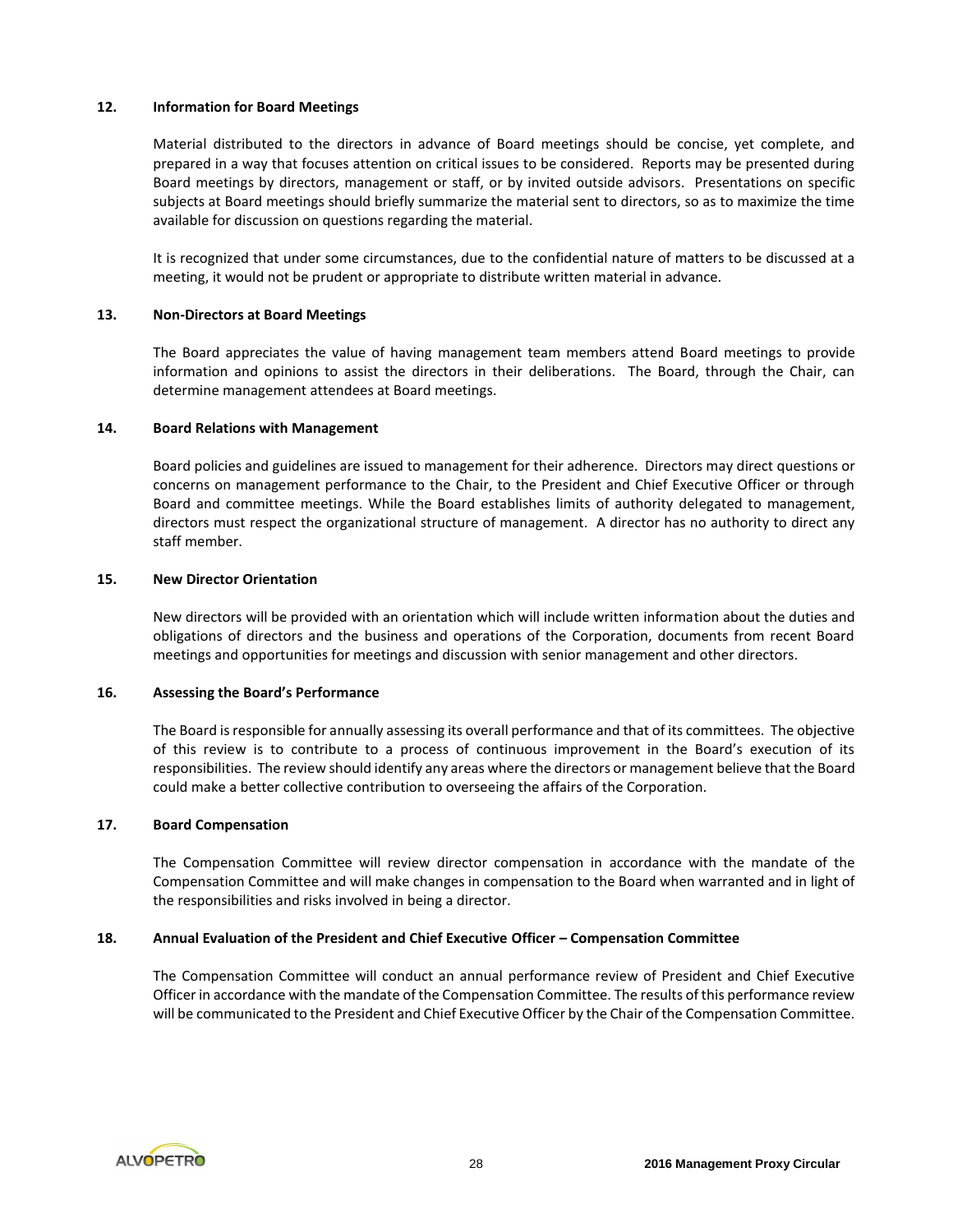# **19. Outside Advisors for Individual Directors**

Occasionally, a director may need the services of an advisor to assist with matters involving responsibilities as a director. A director who wishes to engage an outside advisor at the expense of the Corporation may do so with the authorization of the Chair of the Board.

# **20. Conflict of Interest**

- (a) Directors have a duty to act honestly and in good faith with a view to the best interests of the Corporation and to exercise the care, diligence and skill a reasonably prudent person would exercise in comparable circumstances.
- (b) Directors shall not allow personal interests to conflict with their duties to the Corporation and shall avoid and refrain from involvement in situations of conflict of interest.
- (c) A director shall disclose promptly any circumstances such as an office, property, a duty or an interest, which might create a conflict with that director's duty to the Corporation.
- (d) A director shall disclose promptly any interest that director may have in an existing or proposed contract or transaction of or with the Corporation.
- (e) The disclosures contemplated in paragraphs (c) & (d) above shall be immediate if the perception of a possible conflict of interest arises during a meeting of the Board or any committee of the Board, or if the perception of a possible conflict arises at another time then the disclosure shall occur at the first Board meeting after the director becomes aware of the potential conflict of interest.
- (f) A director's disclosure to the Board shall disclose the full nature and extent of that director's interest either in writing or by having the interest entered in the minutes of the meeting of the Board.
- (g) A director with a conflict of interest or who is capable of being perceived as being in conflict of interest vis a vis the Corporation shall abstain from discussion and voting by the Board or committee of the Board on any motion to recommend or approve the relevant contract of transaction unless the contract or transaction is an arrangement by way of security for obligations undertaken by the director for the benefit of the Corporation or one relating primarily to the director's remuneration or benefits. If the conflict of interest is obvious and direct, the director shall withdraw while the item is being considered.
- (h) Without limiting the generality of "conflict of interest" it shall be deemed a conflict of interest if a director, a director's relative, a member of the director's household in which any relative or member of the household is involved has a direct or indirect financial interest in, or obligation to, or a party to a proposed or existing contract or transaction with the Corporation.
- (i) Directors shall not use information obtained as a result of acting as a director for personal benefit or for the benefit of others.
- (j) Directors shall maintain the confidentiality of all information and records obtained as a result of acting as a director.